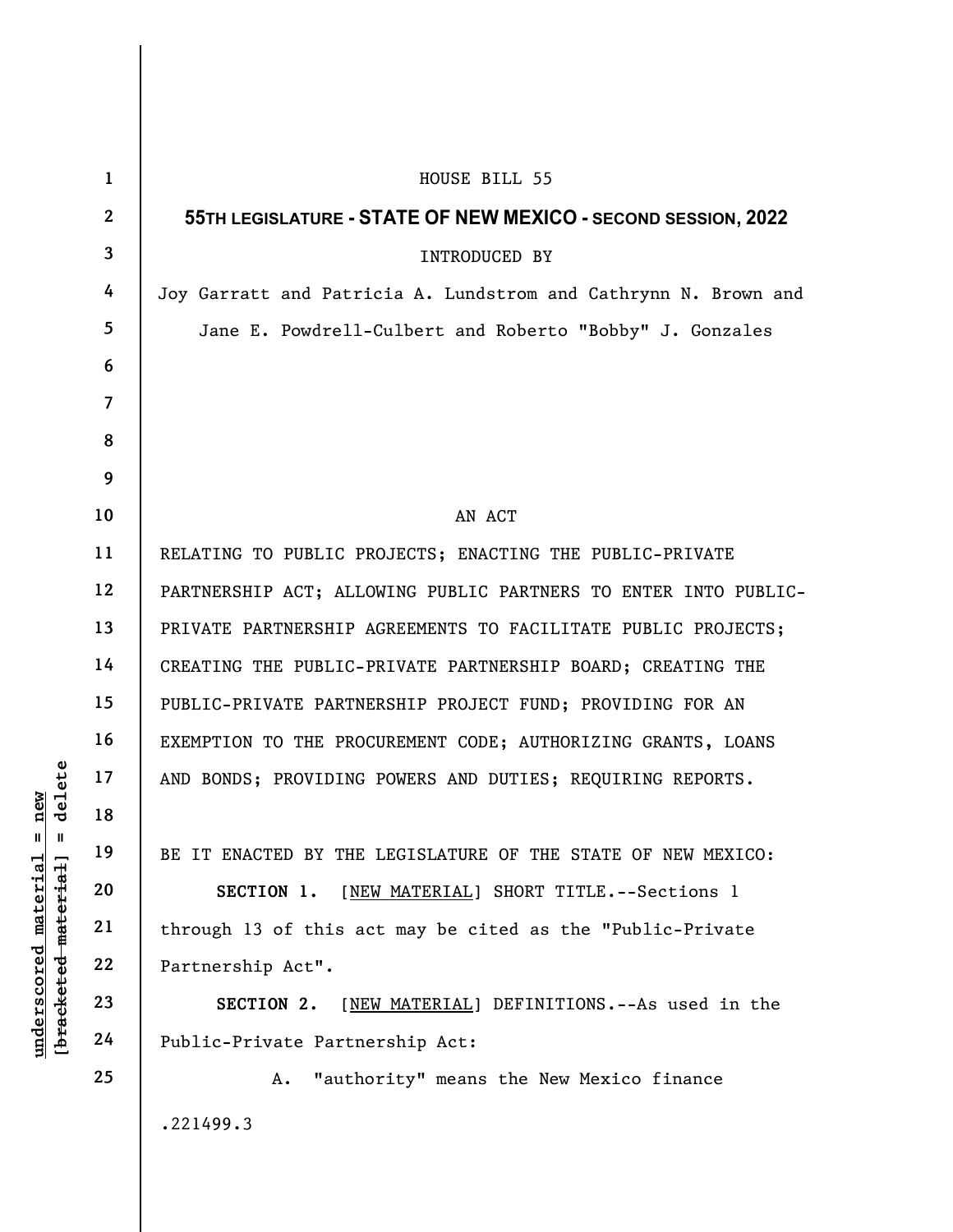1 authority;

2

3

4

5

6

7

8

9

10

11

12

13

14

15

16

17

18

19

20

21

22

23

24

25

B. "board" means the public-private partnership board;

C. "broadband telecommunications network facilities" means the electronics, equipment, transmission facilities, fiber-optic cables and any other item directly related to a system capable of transmission of internet protocol or other formatted data at current federal communications commission minimum speed standard, all of which will be owned and used by a provider of internet access services;

D. "private partner" means an individual, a foreign or domestic corporation, a general partnership, a limited liability company, a limited partnership, a joint venture, a business trust, a public benefit corporation, a nonprofit entity or other private business entity or combination thereof;

underschieden material en institutions and all<br>
en institutions and all<br>
department, an agency<br>
weblog and or a commission<br>
department, an agency<br>
23<br>
24<br>
arrangement between c E. "public partner" means the state and its branches, agencies, departments, boards, instrumentalities or institutions and all political subdivisions of the state and their agencies, instrumentalities and institutions, including a department, an agency, an institution of higher education, a board or a commission;

F. "public-private partnership" means an arrangement between one or more public partners and one or more private partners for the development of a public project

 $- 2 -$ 

.221499.3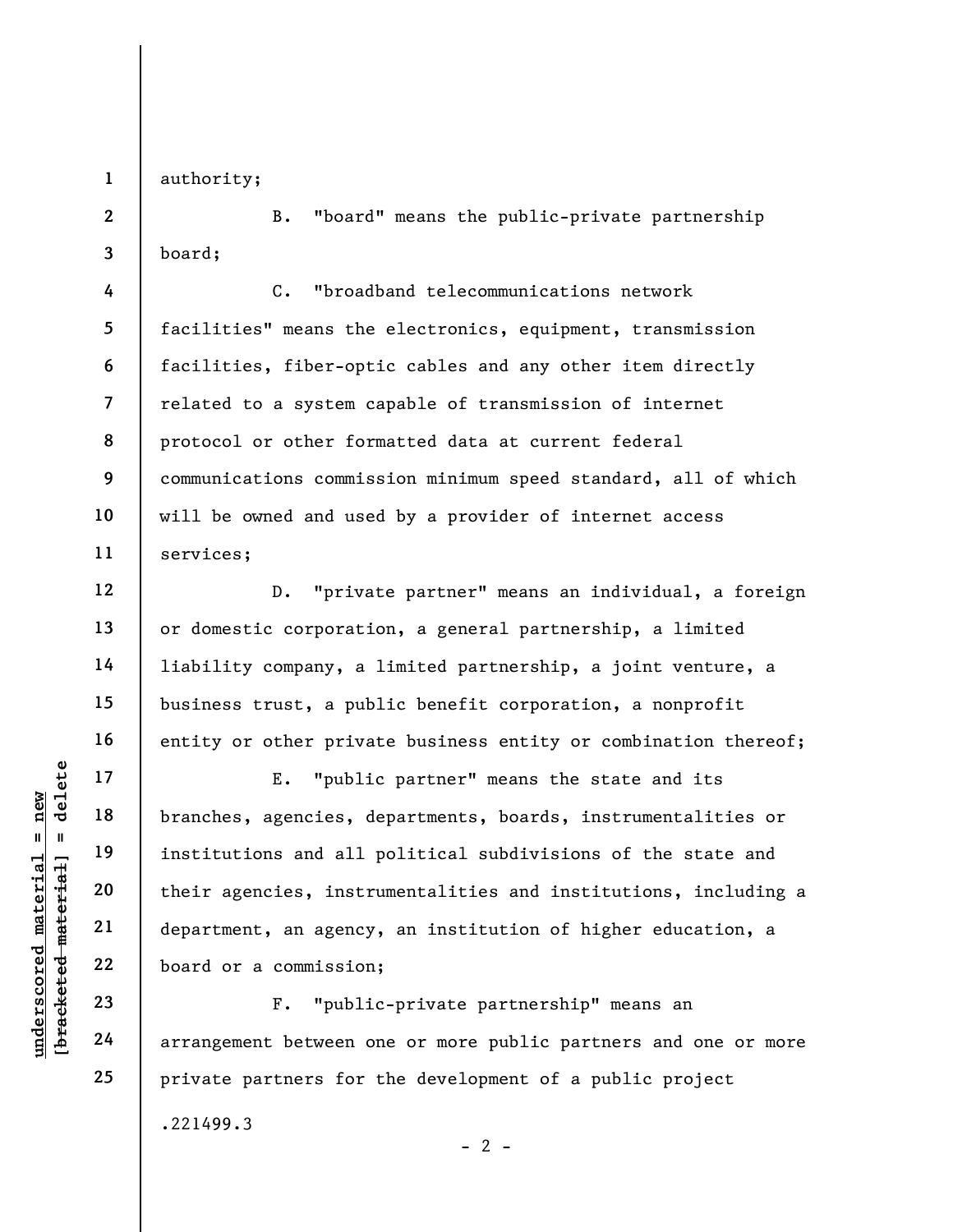UNDERETED MATHEM MATHEM DURING THE 19<br>
UNDER NOTE 19<br>
UNDER 19<br>
UNDER 19<br>
UNDER 19<br>
UNDER 19<br>
21<br>
22<br>
AGREEMENTS--APPROVAL<br>
23<br>
24<br>
Control of the public<br>
CON 3. [NET<br>
AGREEMENTS--APPROVAL<br>
A. In ord<br>
CON 24<br>
Contributes i 1 2 3 4 5 6 7 8 9 10 11 12 13 14 15 16 17 18 19 20 21 22 23 24 25 pursuant to the Public-Private Partnership Act; G. "public-private partnership agreement" means a contract between one or more public partners and one or more private partners in connection with the development of a public project; H. "public project" means: (1) the construction or improvement of a public transportation facility or public transportation infrastructure other than a toll road; or (2) public construction or improvement of broadband telecommunications network facilities; I. "revenue" means all revenue, income, earnings, user fees, lease payments or other service payments that support the development of a public project, including money received as a grant or otherwise from the federal government, a public partner or any agency or instrumentality of the federal government; and J. "user fees" means rates, fees or other charges imposed by the public partner or the private partner for use of all or part of a public project. SECTION 3. [NEW MATERIAL] PUBLIC-PRIVATE PARTNERSHIP AGREEMENTS--APPROVAL REQUIREMENTS--RESTRICTIONS.-- A. In order to provide economic and administrative efficiencies in connection with the development of public projects, a public partner is authorized to enter into public-

 $-3 -$ 

.221499.3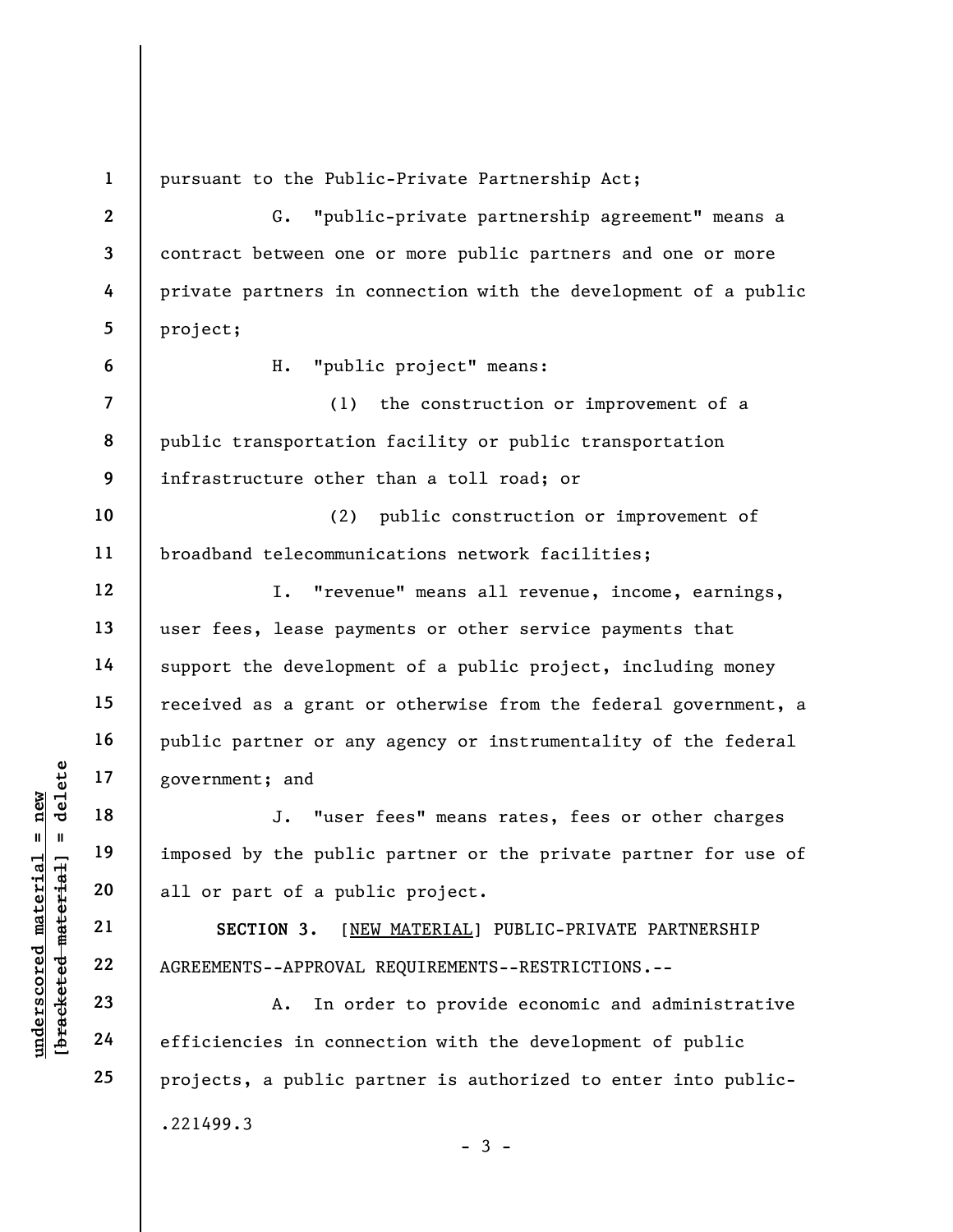1 private partnership agreements.

underscored material engines are the set of the set of the set of the set of the set of the set of the set of the set of the set of the set of the set of the set of the set of the set of the set of the set of the set of th 2 3 4 5 6 7 8 9 10 11 12 13 14 15 16 17 18 19 20 21 22 23 24 25 B. Prior to entering into negotiations regarding the use of a public-private partnership agreement as a method of implementing a proposed public project, the public partner shall publish a notice of its interest in considering such an agreement. The notice shall be published for three successive weeks in a newspaper published in the county where the public partner is situated, and if the public partner has a website, the notice shall be posted on that website. The notice shall include a description of the scope of the proposed public project. C. Prior to entering into a public-private partnership agreement, a public partner shall: (1) undertake a cost-benefit analysis of a public-private partnership project in comparison with the traditional public partner-managed project; (2) determine whether the application of the Procurement Code or other procurement rules applicable to the public partner would delay or increase the cost of the proposed public project; (3) conduct a public hearing relating to the proposed public-private partnership held in accordance with the Open Meetings Act; (4) demonstrate that the proposed public project serves an important public purpose and fulfills an .221499.3  $- 4 -$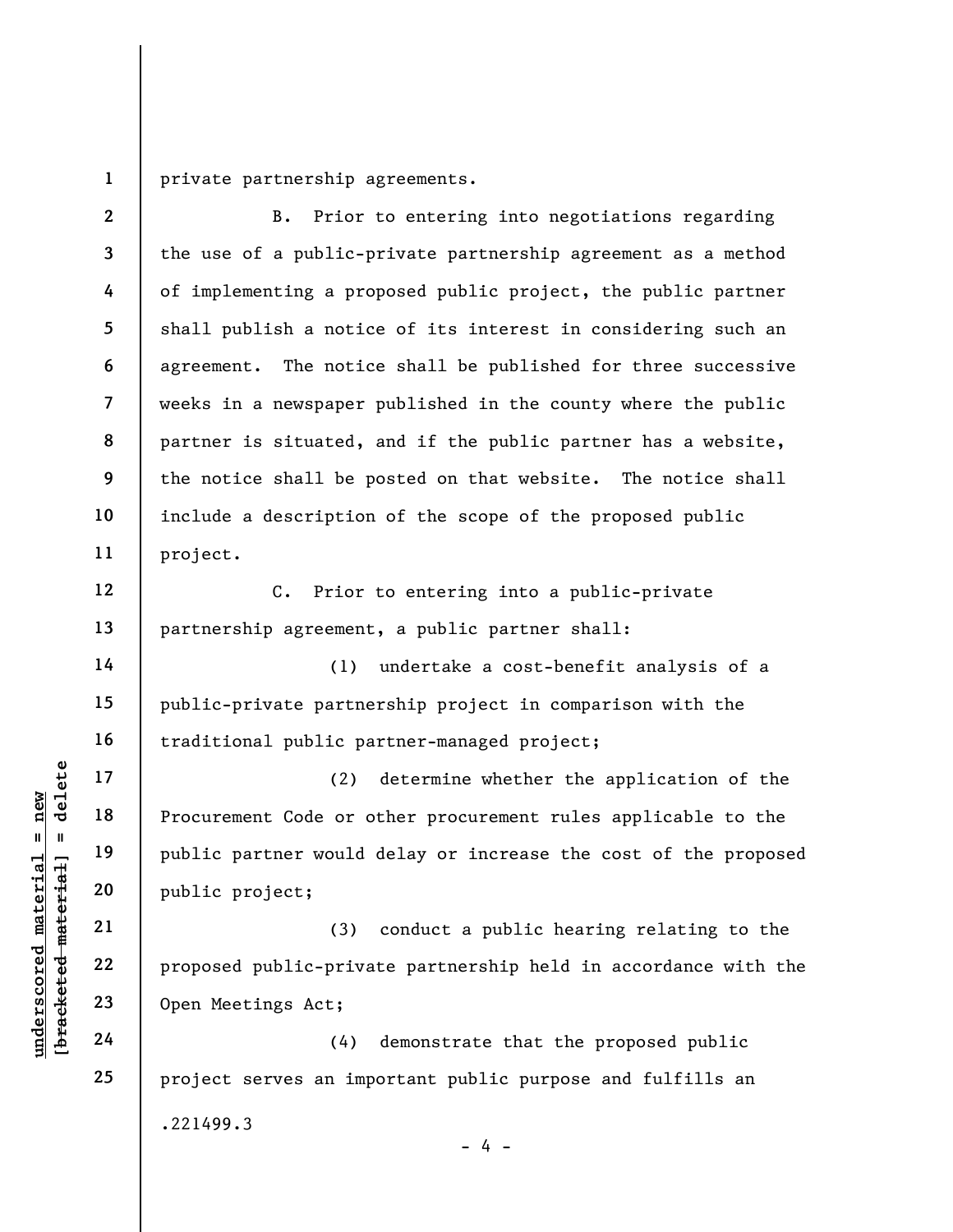underscored material = new [bracketed material] = delete 1 2 3 4 5 6 7 8 9 10 11 12 13 14 15 16 17 18 19 20 21 22 23 24 25 important public need; and (5) demonstrate that the proposed public project will comply with applicable state and federal law. D. A public-private partnership agreement shall: (1) define the roles and responsibilities of the public partners and the private partners; (2) provide clawback or recapture provisions that protect the public investment in the event of a default on the agreement; (3) provide a finance plan detailing the financial contributions and obligations of the public and private partners; (4) require a private partner to provide, or cause to be provided, performance and payment bonds as required pursuant to Section 13-4-18 NMSA 1978; (5) require a private partner to provide guarantees, letters of credit or other acceptable forms of security, the amount of which may be less than one hundred percent of the value of the contract involved based on the determination of the public partner, or for public-private partnership agreements requiring board approval, based on the determination by the board; (6) specify how revenue will be collected, accounted for and audited; (7) specify how debts incurred on behalf of .221499.3  $- 5 -$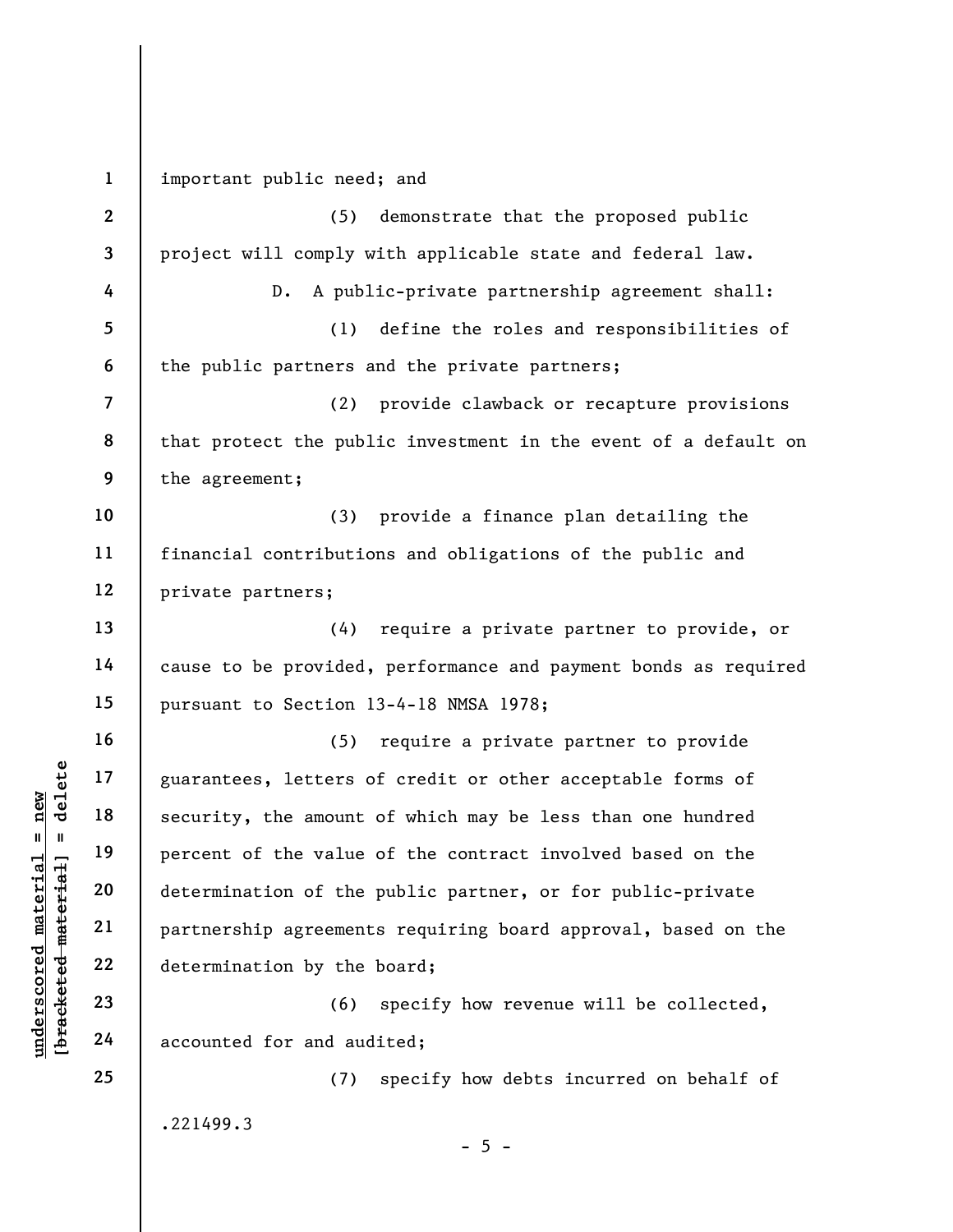underscored material end and the public partner from d<br>
understand material public project, exception are all public project, exception are all public project, exception are arrived agreement may provide<br>
understand and th 1 2 3 4 5 6 7 8 9 10 11 12 13 14 15 16 17 18 19 20 21 22 23 24 25 the public partner or private partner will be repaid; (8) address how the public partners and the private partners will share management and the risks of the public project; (9) provide that, in the event of an uncured default, the public partner may: (a) elect to take over the public project, including the succession of all right, title and interest in the public project, subject to any liens on revenue previously granted by the private partner; and (b) terminate the public-private partnership and exercise any other rights and remedies that may be available; (10) specify the term of the public-private partnership agreement, which shall not exceed thirty years; (11) limit a private partner from seeking injunctive or other equitable relief to in any way restrict a public partner from developing, constructing or maintaining a public project, except that the public-private partnership agreement may provide for reasonable compensation to the private partner for the adverse effect resulting from development, construction, operation and maintenance of another public project of the public partner; (12) provide for the protection of proprietary information of the private partner, except as that information .221499.3

 $- 6 -$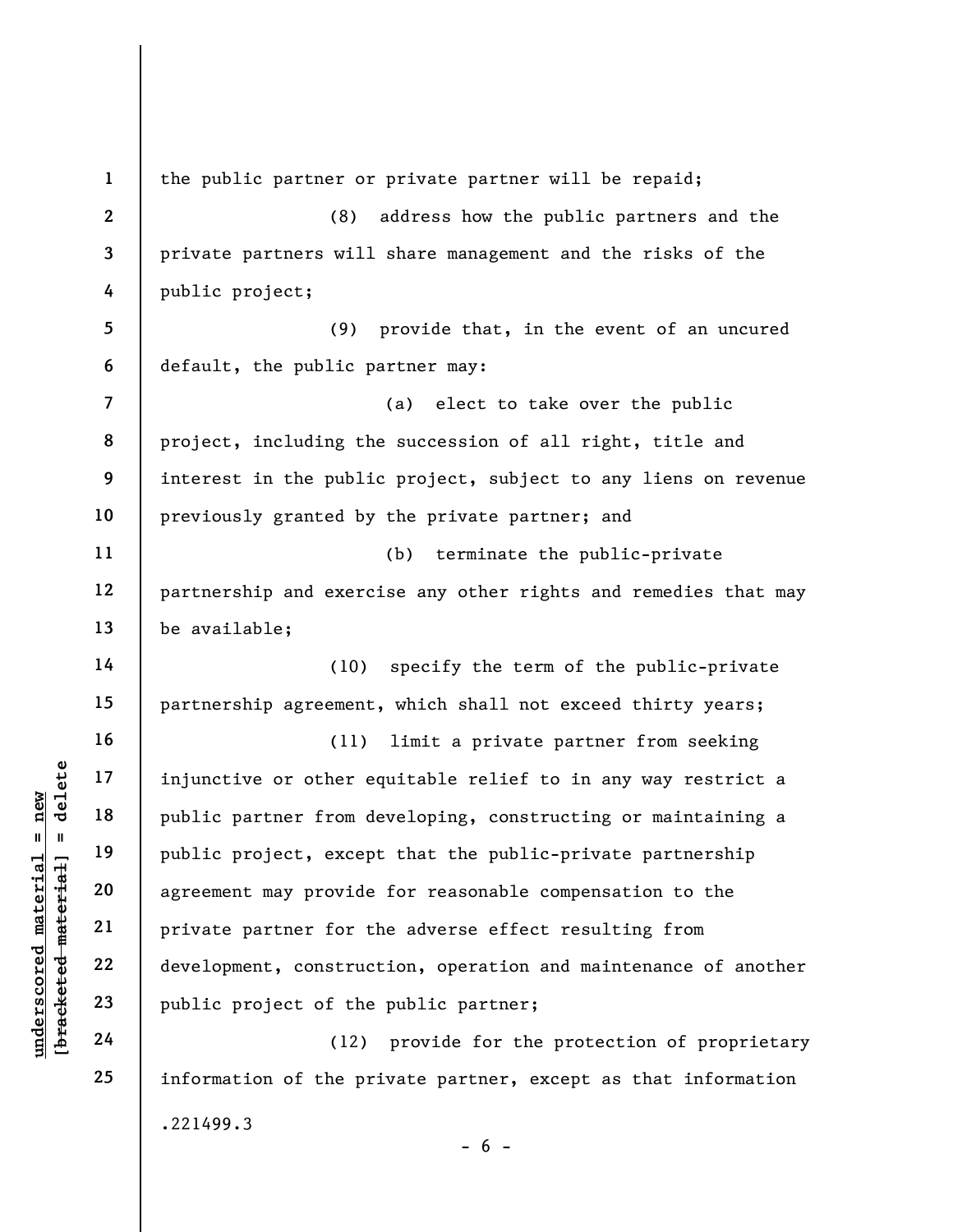underscored material = new [bracketed material] = delete 1 2 3 4 5 6 7 8 9 10 11 12 13 14 15 16 17 18 19 20 21 22 23 24 is needed for operations and maintenance by a public entity or for public health and safety; (13) provide that operations and maintenance of a public project, except a public project that is broadband infrastructure, to be performed by the public partner; (14) provide provisions for termination of the public-private partnership agreement, including the cessation of the powers and duties of the private partner; and (15) provide that the public project shall revert to the public partner and be dedicated for public use. E. A public-private partnership agreement for a public project for which the cost is in excess of ten million dollars (\$10,000,000) shall not become effective until it is approved by the board pursuant to Subsection D of Section 5 of the Public-Private Partnership Act. F. Within thirty days of execution by a public partner and a private partner, a copy of the fully executed public-private partnership agreement for a public project for which the cost is less than or equal to ten million dollars (\$10,000,000) shall be delivered to the board for reporting pursuant to Subsection C of Section 5 of the Public-Private Partnership Act. SECTION 4. [NEW MATERIAL] PUBLIC-PRIVATE PARTNERSHIP BOARD--CREATED--MEMBERSHIP.--

> A. The "public-private partnership board" is .221499.3

25

- 7 -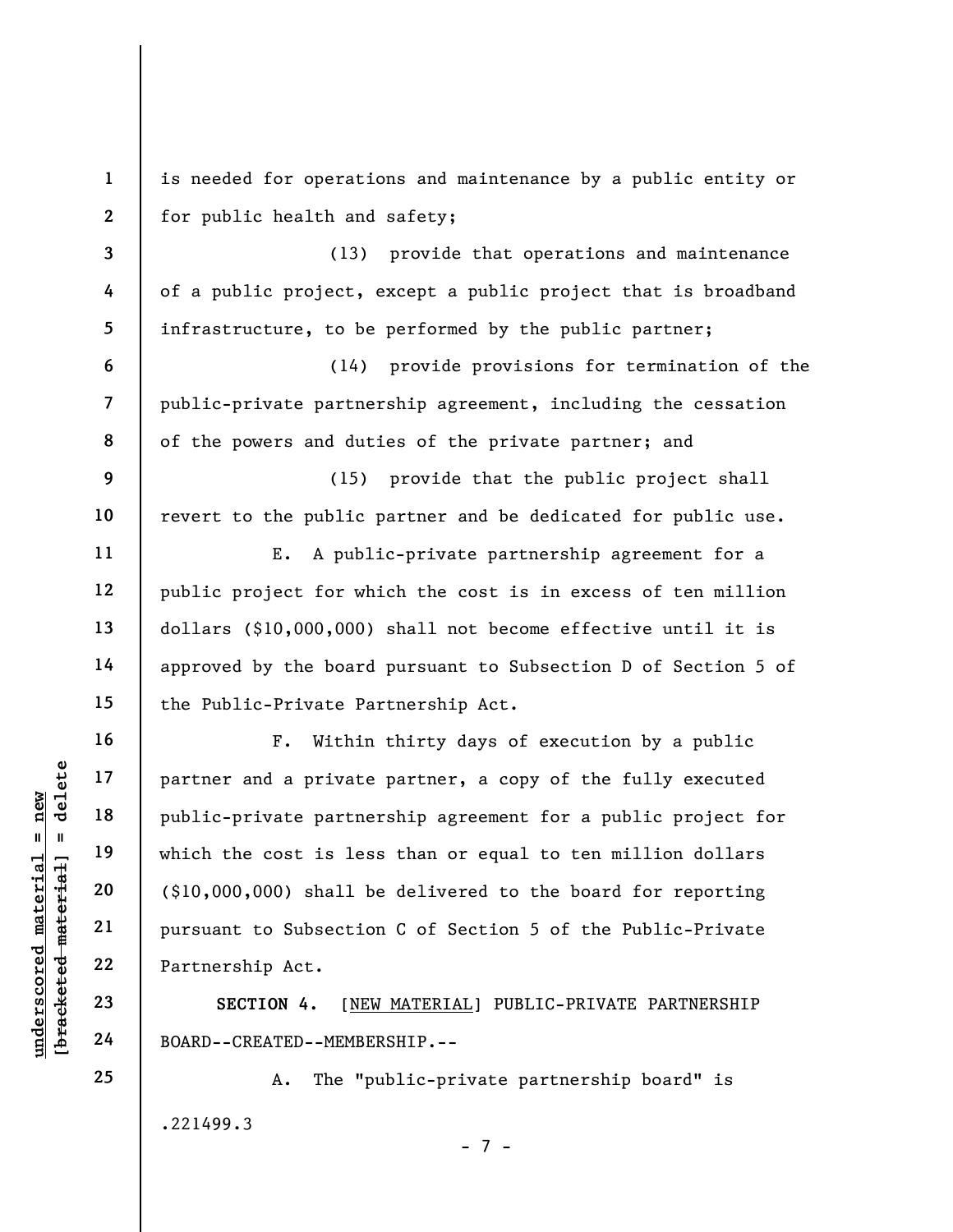underscored material material of the public material experience of the public material control of the public material control of the public members shows and one member and who control the public member and who control of 1 2 3 4 5 6 7 8 9 10 11 12 13 14 15 16 17 18 19 20 21 22 23 24 25 created. The authority shall provide necessary administrative services to the board. B. The nine members of the board shall be: (1) the secretary of economic development or the secretary's designee; (2) the secretary of finance and administration or the secretary's designee; (3) the secretary of general services or the secretary's designee; (4) the secretary of transportation or the secretary's designee; (5) the chief executive officer of the authority or the chief executive officer's designee; and (6) four public members appointed by the New Mexico legislative council who shall have experience in architecture, development, engineering, public projects, project finance, public finance or bond and finance law. C. The public members appointed initially shall draw lots for staggered terms in such a way that two members shall serve for six years, one member shall serve for four years and one member shall serve for two years. Thereafter, the public members shall serve for six-year terms. D. The members shall select a chair who shall be a public member and who shall serve a term of two years. E. Members who are not public employees are .221499.3 - 8 -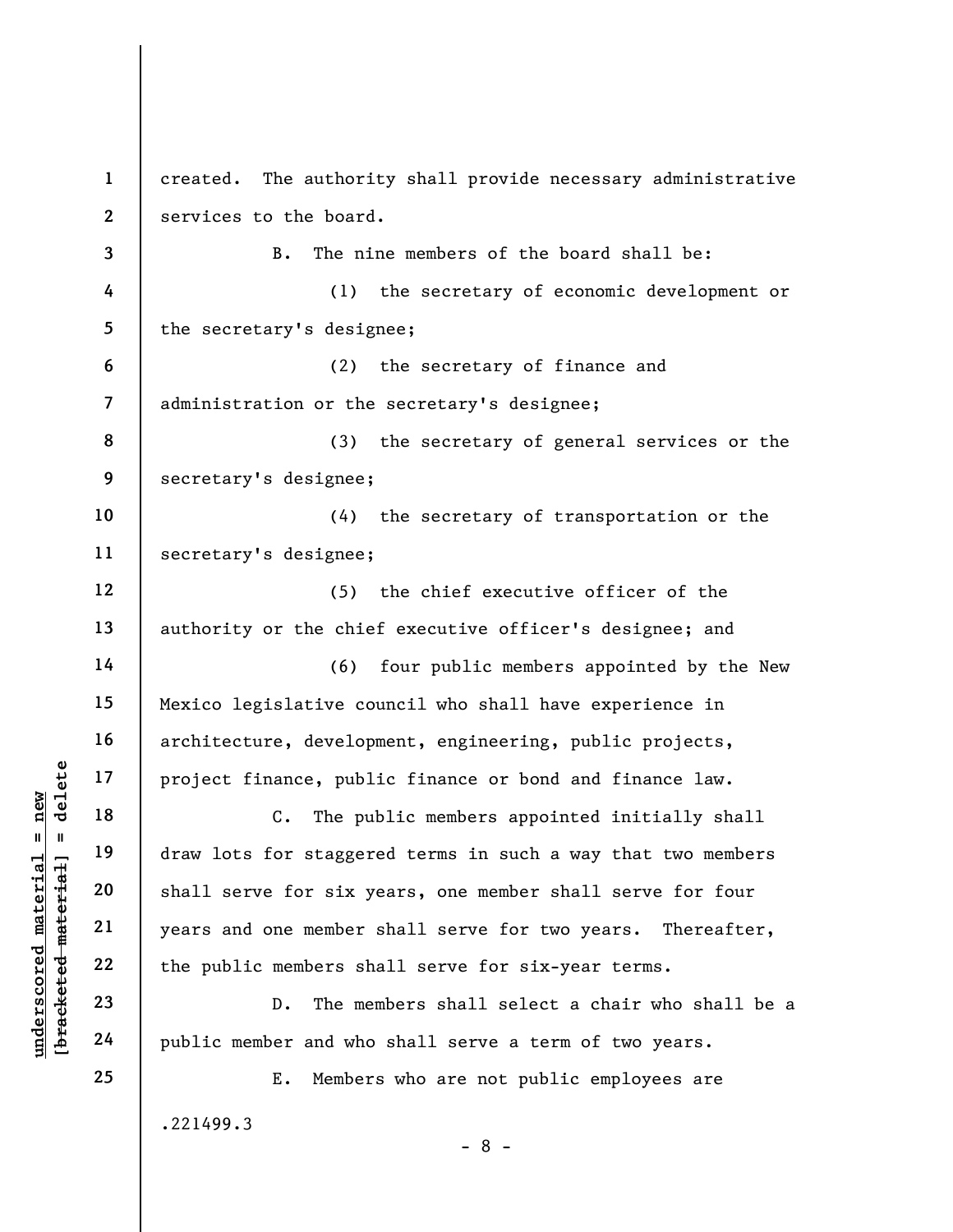underscored material material process and criterial process and criterial process and criterial process and criterial process and criterial process and criterial example  $\begin{array}{c|ccc}\n & 17 & & (10,000,000);\n & E. & \text{certiff} & \text{E.} & \text{cert$ 1 2 3 4 5 6 7 8 9 10 11 12 13 14 15 16 17 18 19 20 21 22 23 24 25 entitled to per diem and mileage as provided in the Per Diem and Mileage Act but shall receive no other compensation, perquisite or allowance. SECTION 5. [NEW MATERIAL] BOARD--POWERS.--The board shall have the following powers: A. meet quarterly and at such other times as deemed necessary by the chair; B. develop forms of applications for approval of public-private partnerships; C. receive for reporting purposes executed publicprivate partnership agreements for public projects for which the cost is less than or equal to ten million dollars (\$10,000,000); D. review and consider for approval proposed public-private partnership agreements for a public project for which the cost is in excess of ten million dollars (\$10,000,000); E. certify the need for the issuance of revenue bonds and refunding bonds by the authority; F. determine the use of a public-private partnership agreement and ensure that the proposed funding mechanism is a prudent expenditure of public funds; G. promulgate rules establishing the application process and criteria for the approval of public-private partnership agreements in accordance with the provisions of the .221499.3

 $-9 -$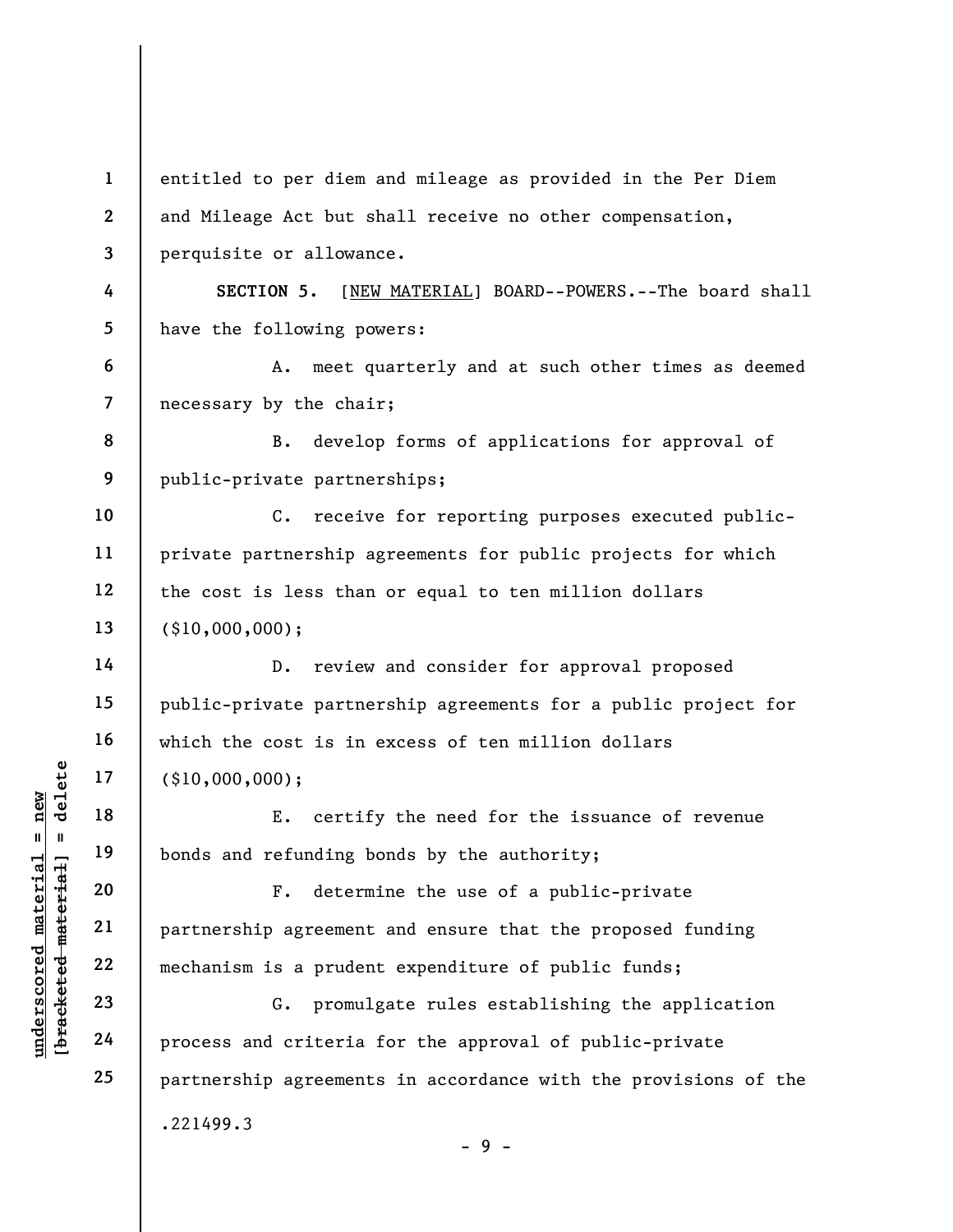1 State Rules Act;

| $\overline{2}$          | make recommendations for approval to the<br>H.                   |
|-------------------------|------------------------------------------------------------------|
| 3                       | authority of public projects seeking grants or loans from the    |
| 4                       | public-private partnership project fund; and                     |
| 5                       | I. take all other action necessary to implement the              |
| 6                       | Public-Private Partnership Act, including entering into joint    |
| $\overline{\mathbf{7}}$ | powers agreements and retaining legal counsel and experts when   |
| 8                       | appropriate.                                                     |
| 9                       | SECTION 6.<br>[NEW MATERIAL] NEW MEXICO FINANCE AUTHORITY--      |
| 10                      | DUTIES.--The authority shall:                                    |
| 11                      | provide staff support to the board;<br>A.                        |
| 12                      | administer the public-private partnership<br>$B$ .               |
| 13                      | project fund;                                                    |
| 14                      | C. develop forms of grant and loan applications for              |
| 15                      | public projects seeking funds from the public-private            |
| 16                      | partnership project fund;                                        |
| 17                      | make loans and grants from the public-private<br>$D_{\bullet}$   |
| 18                      | partnership project fund for public projects that have been      |
| 19                      | recommended for approval by the board pursuant to Subsection H   |
| 20                      | of Section 5 of the Public-Private Partnership Act;              |
| 21                      | promulgate rules relating to the issuance of<br>E.               |
| 22                      | bonds for public projects;                                       |
| 23                      | upon certification by the board, issue revenue<br>$\mathbf{F}$ . |
| 24                      | bonds and refunding bonds in accordance with the provisions of   |
| 25                      | the Public-Private Partnership Act;                              |
|                         | .221499.3<br>$-10 -$                                             |

 $\frac{\text{underscored material = new}}{\text{beac detected-matter}+\text{d}}$  = delete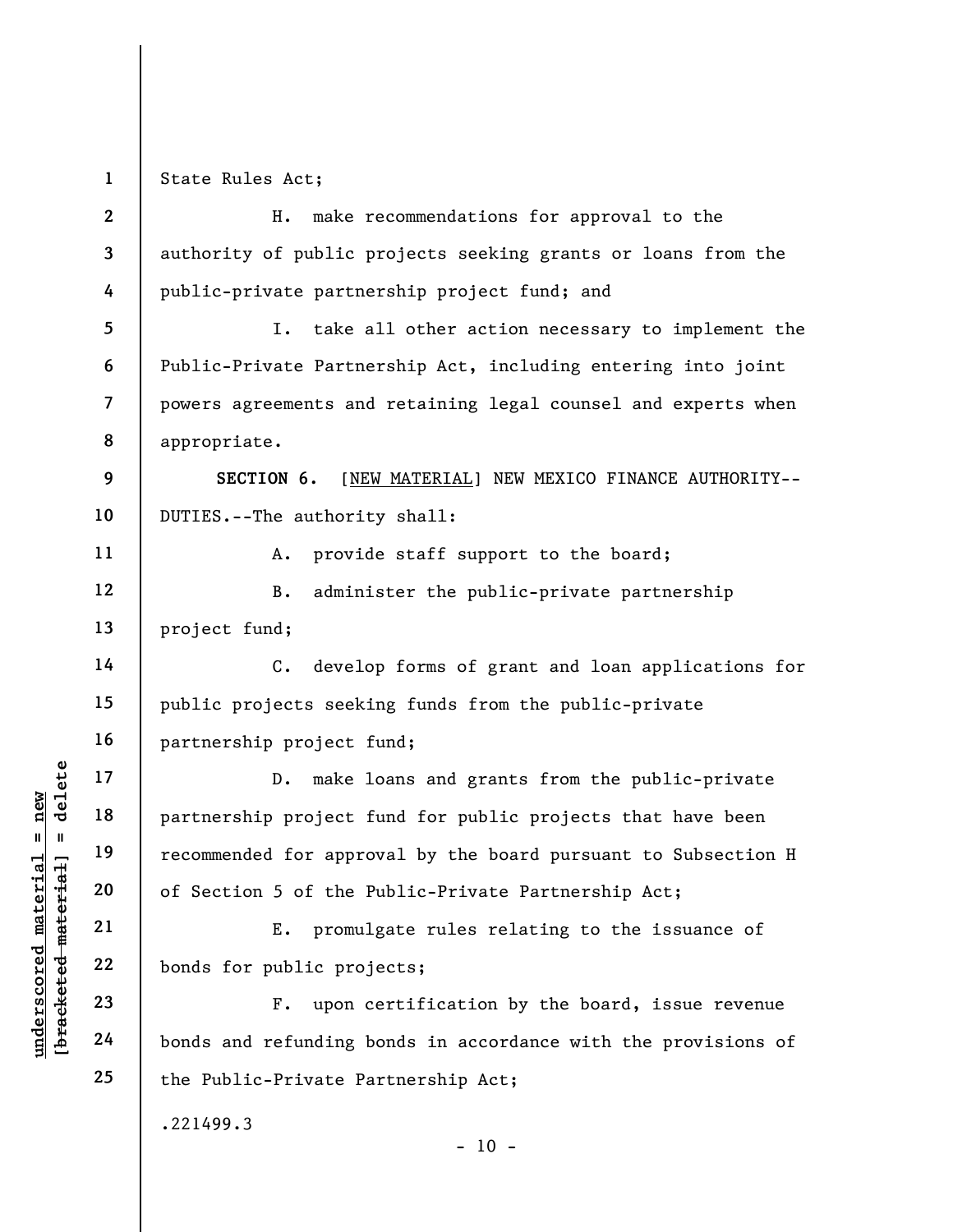G. fix, revise from time to time, charge and collect fees and other charges in connection with making loans and grants from the public-private partnership project fund;

H. be compensated from the public-private partnership project fund for administrative and reimbursable costs in connection with the authority's support of the board and administration of the public-private partnership project fund; and

9 10 11 I. take all other action necessary to implement the Public-Private Partnership Act, including entering into joint powers agreements with other agencies.

SECTION 7. [NEW MATERIAL] PUBLIC-PRIVATE PARTNERSHIP PROJECT FUND CREATED--STUDY GRANTS--INFRASTRUCTURE LOANS.--

understand material material efform the fund, if<br>  $\begin{array}{c|c|c|c} \hline \text{u} & \text{u} & \text{u} \\ \hline \text{u} & \text{u} & \text{u} \\ \hline \text{u} & \text{u} & \text{u} \\ \hline \text{u} & \text{u} & \text{u} \\ \hline \text{u} & \text{u} & \text{u} \\ \hline \text{u} & \text{u} & \text{u} \\ \hline \text{u} & \text{u} & \text{u} \\ \hline \text{u} & \text$ A. The "public-private partnership project fund" is created within the authority. The fund consists of appropriations, payments of principal and interest on loans made from the fund, income from investment of the fund and any other money distributed or otherwise allocated to the fund. Balances in the fund at the end of any fiscal year shall not revert to the general fund. The fund may consist of such subaccounts as the authority deems necessary to carry out the purposes of the fund.

B. Money in the public-private partnership project fund may be used to make grants of up to seventy-five thousand dollars (\$75,000) to a public partner for the purposes of .221499.3

1

2

3

4

5

6

7

8

12

13

14

15

16

17

18

19

20

21

22

23

24

25

- 11 -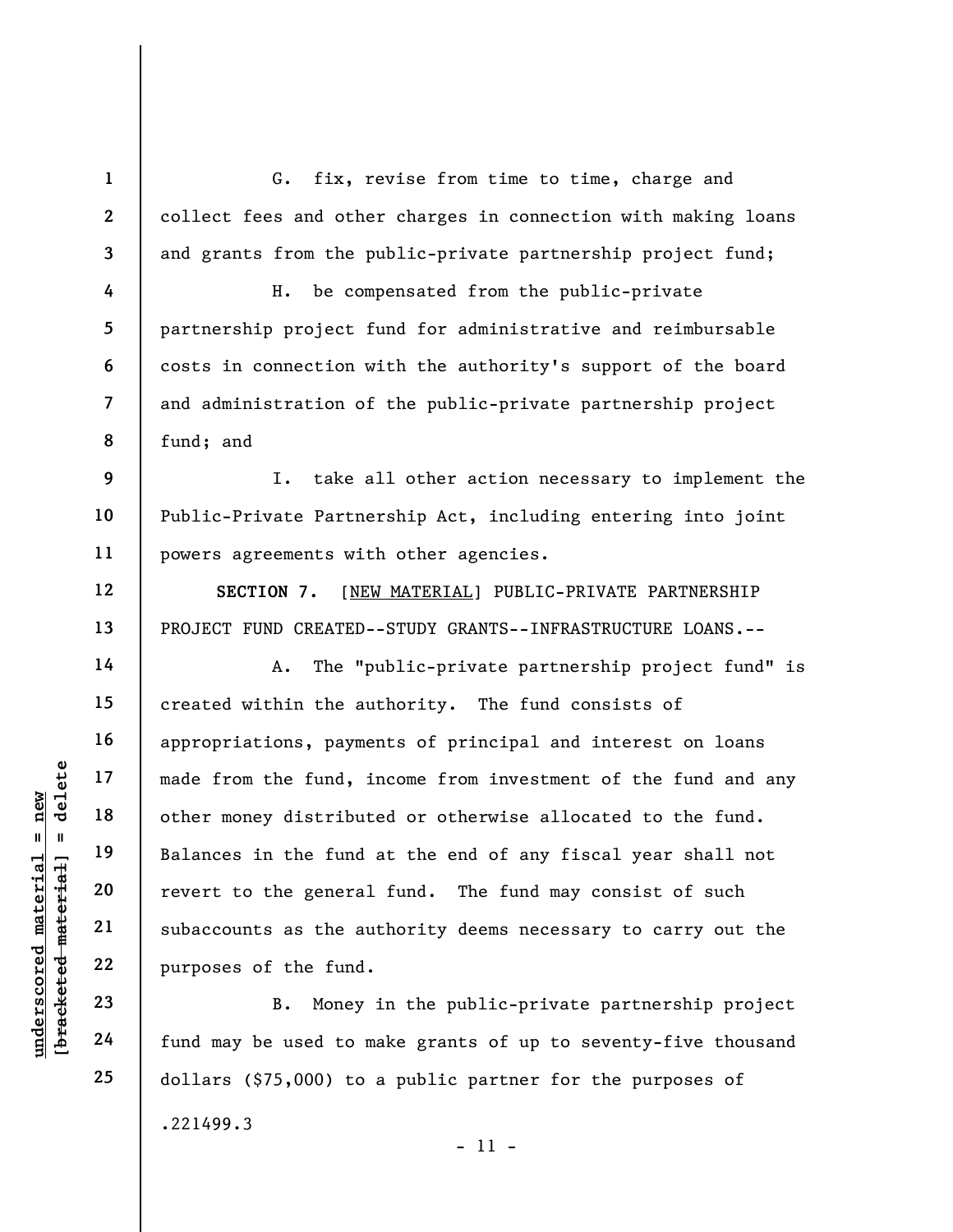studying the costs and benefits of entering into a publicprivate partnership for a proposed public project. A private partner shall provide funds matching the public partner's monetary obligation for the cost of the study, as required by the authority.

C. Money in the public-private partnership project fund may be used to provide loans for financing a public project through a public-private partnership agreement; provided that:

(1) the private partner shall provide funds matching the public partner's monetary obligation for the public-private partnership agreement, as provided by rule; and

(2) the public partner certifies to the board that the public partner has taken all action necessary to approve the public-private partnership agreement and that the public-private partnership agreement contains all terms and conditions required by Subsection D of Section 3 of the Public-Private Partnership Act.

underscored material end in the section of the section of the section of the section of the section of the section of the section of the section of the section of the section of the section of the section of the section of D. Money in the public-private partnership project fund may be used pursuant to Subsections B and C of this section only for:

(1) grants or loans to a public partner; and

(2) a public project for which the cost is in excess of ten million dollars (\$10,000,000).

E. Money in the public-private partnership project .221499.3  $- 12 -$ 

24 25

1

2

3

4

5

6

7

8

9

10

11

12

13

14

15

16

17

18

19

20

21

22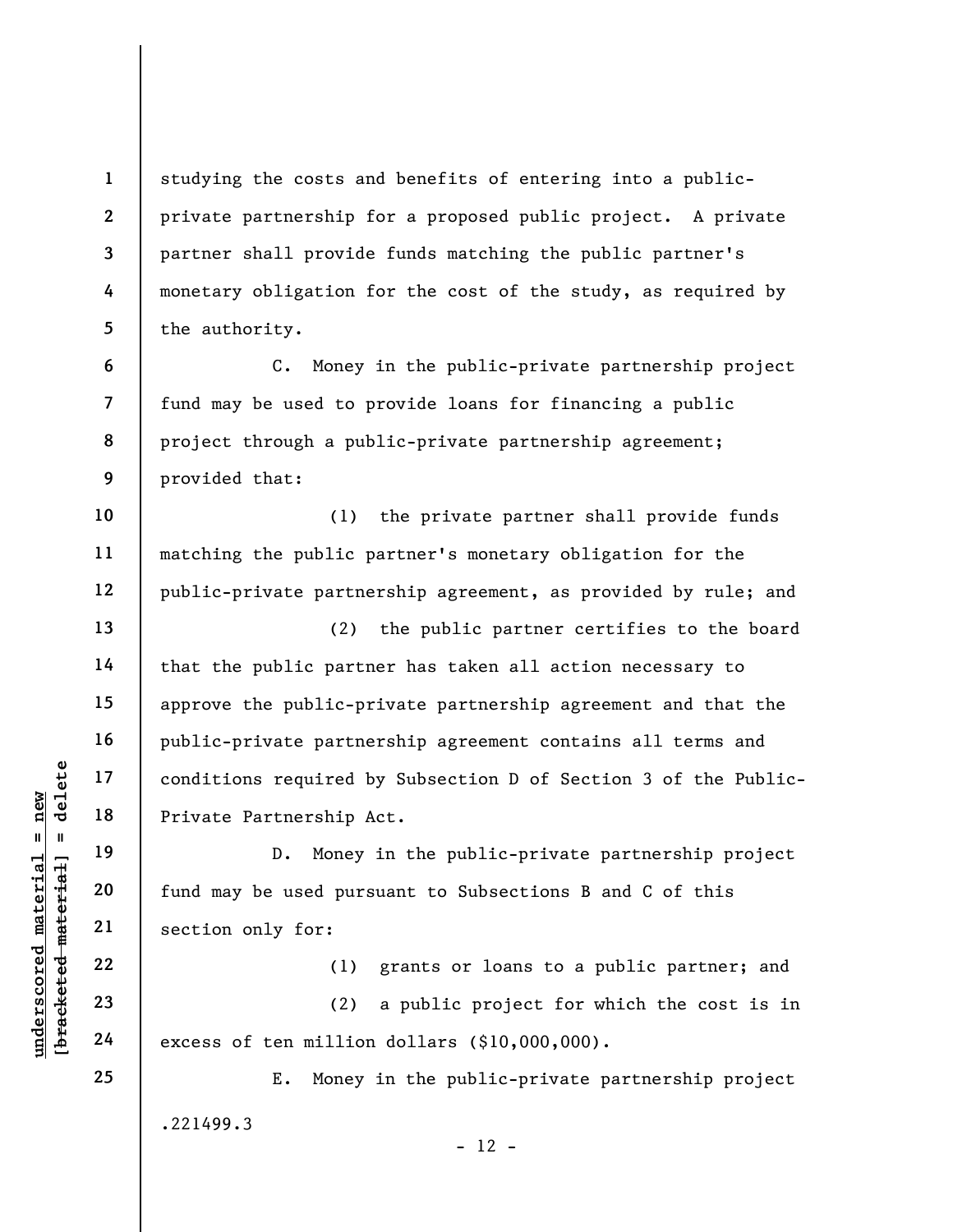UNERET 17<br>
UNERET 18<br>
UNERET 19<br>
UNERET 19<br>
UNERET 19<br>
UNERET 19<br>
UNERET 19<br>
UNERET 19<br>
UNERET 19<br>
UNERET 19<br>
UNERET 19<br>
UNERET 19<br>
UNERET 19<br>
UNERET 19<br>
UNERET 19<br>
UNERET 19<br>
UNERET 19<br>
UNERET 19<br>
UNERET 19<br>
UNERET 19<br>
UN 2 3 4 5 6 7 8 9 10 11 12 13 14 15 16 17 18 19 20 21 22 23 24 25 or pueblo that has entered into a public-private partnership with a private partner for the development of a public project only if: (1) the cost of the public project is in excess of ten million dollars (\$10,000,000); (2) the agreement between the Indian nation, tribe or pueblo and the private partner is approved by the board; and (3) the grant or loan application is recommended for approval by the board and approved by the authority. F. Money in the public-private partnership project fund may be used for administrative and reimbursable costs incurred by the board and by the authority. SECTION 8. [NEW MATERIAL] APPLICABILITY OF CERTAIN OTHER LAWS.--The construction of a public project pursuant to a public-private partnership agreement is a public work for the purposes of the Public Works Minimum Wage Act, the Subcontractors Fair Practices Act and the Public Works Apprentice and Training Act. SECTION 9. [NEW MATERIAL] REVENUE BONDING AUTHORITY.--A. Upon certification of the board, the authority may issue revenue bonds, the pledged revenues for which shall be fees, charges, lease payments, installment sale payments or .221499.3  $- 13 -$ 

fund may be used for grants or loans to an Indian nation, tribe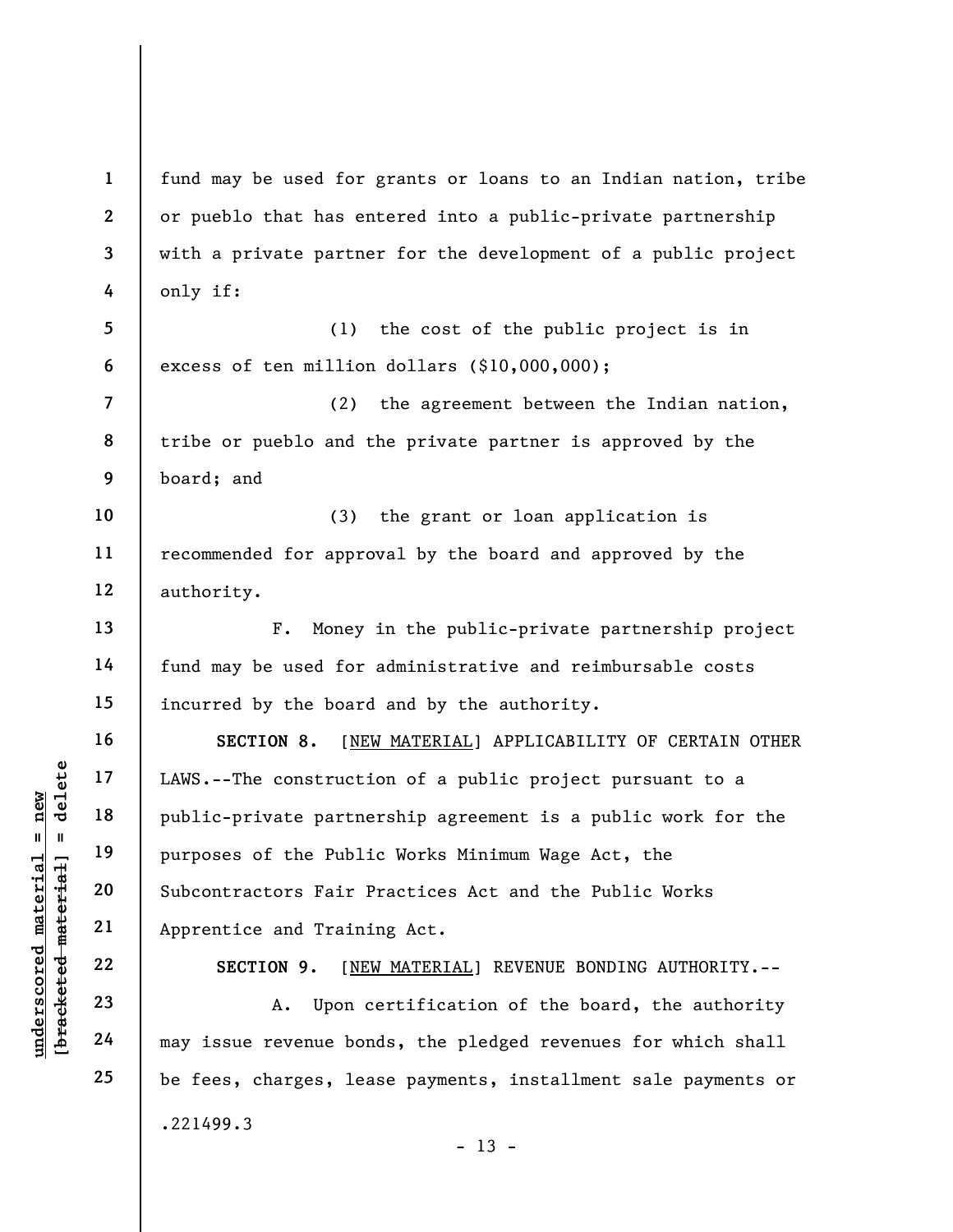other revenue sources of a public project for any one or more of the purposes authorized by the Public-Private Partnership Act.

B. The authority may pledge irrevocably any or all of the revenue received by the authority to the payment of the interest on and principal of revenue bonds for any of the purposes authorized in the Public-Private Partnership Act.

C. In addition to the pledge of revenues to the payment of revenue bonds, the authority may grant a mortgage on a public project that has been solely financed by revenue bonds to the bondholders or a trustee for the benefit of the holders of revenue bonds.

D. Revenue in excess of the annual principal and interest due on revenue bonds secured by a pledged revenue may be accumulated in a debt service reserve account. The authority may appoint a commercial bank trust department to act as paying agent or trustee of the revenue and to administer the payment of principal of and interest on the revenue bonds.

E. Except as otherwise provided in the Public-Private Partnership Act, revenue bonds:

underscored material and the set of the set of the set of principal<br>
except and the set of principal<br>
except 20<br>
except 21<br>
22<br>
23<br>
except 22<br>
23<br>
determined by the aut<br>
24<br>
(2) (1) may have interest, principal value or any part thereof payable at intervals or at maturity as may be determined by the authority;

(2) may be subject to prior redemption at the authority's option at a time and upon terms and conditions,

.221499.3

 $- 14 -$ 

1

2

3

4

5

6

7

8

9

10

11

12

13

14

15

16

17

18

19

20

21

22

23

24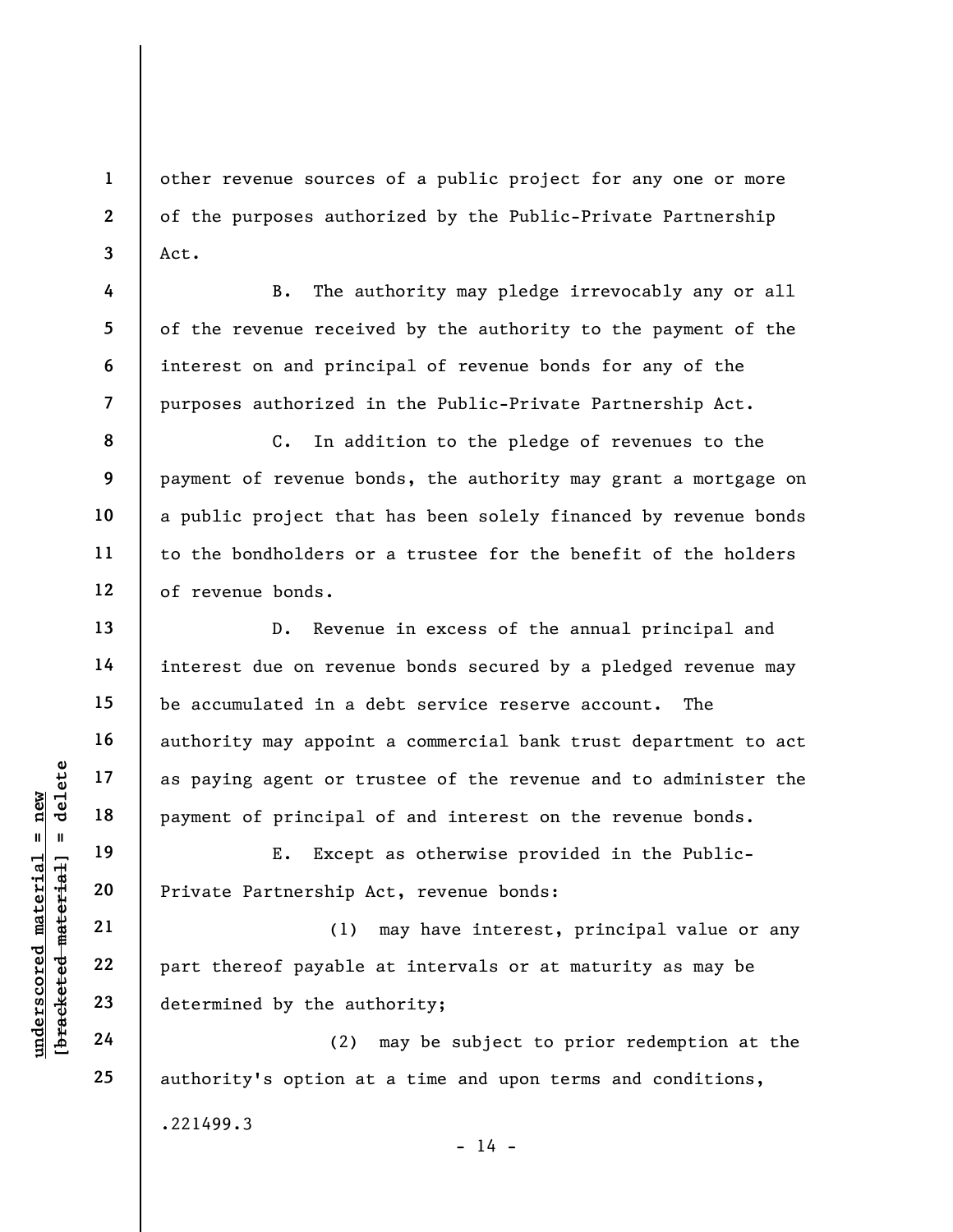underscored material material of the authority; and<br>
we were the authority; and<br>
we were the authority; and<br>
22<br>
underscore material of the authority; and<br>
23<br>
24<br>
24<br>
25<br>
26<br>
26<br>
26<br>
26<br>
26<br>
27<br>
27<br>
27<br>
28<br>
27<br>
28<br>
27<br>
28 1 2 3 4 5 6 7 8 9 10 11 12 13 14 15 16 17 18 19 20 21 22 23 24 25 with or without the payment of a premium, as determined by the authority; (3) may mature at any time not exceeding thirty years after the date of issuance; (4) may be serial in form and maturity, may consist of one bond payable at one time or in installments or may be in another form determined by the authority; (5) shall be sold for cash at, above or below par and at a price that results in a net effective interest rate that does not exceed the maximum permitted by the Public Securities Act and the Public Securities Short-Term Interest Rate Act; and (6) may be sold at public or negotiated sale. F. At a regular or special meeting, the authority may, upon receipt of a certification from the board, adopt a resolution that: (1) declares the necessity for issuing revenue bonds; (2) authorizes the issuance of revenue bonds by an affirmative vote of a majority of all of the members of the authority; and (3) designates the sources of revenues to be pledged to the repayment of the revenue bonds. SECTION 10. [NEW MATERIAL] REFUNDING BOND AUTHORITY.-- A. Upon certification of the board, the authority .221499.3  $- 15 -$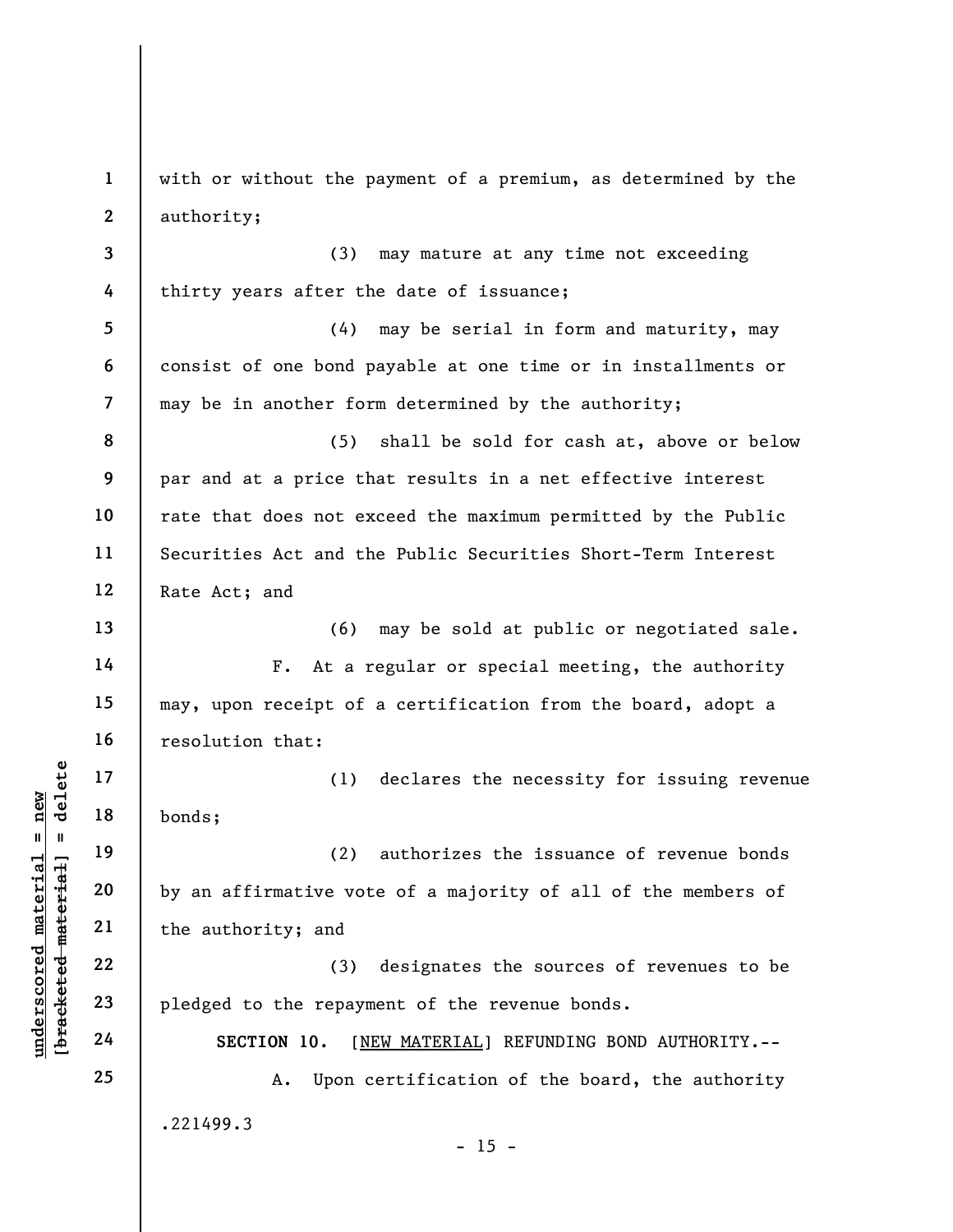may issue refunding bonds for the purpose of refinancing, paying and discharging all or any part of outstanding bonds for the:

8 (1) acceleration, deceleration or other modification of the payment of the outstanding bonds, including any capitalization of any interest thereon in arrears or about to become due for any period not exceeding two years from the date of the refunding bonds;

9 10 (2) reduction of interest costs or effecting other economies; or

(3) modification or elimination of restrictive contractual limitations pertaining to the issuance of additional bonds or concerning the outstanding bonds or public project relating to the outstanding bonds.

B. The authority may pledge irrevocably for the payment of interest, principal and premium, if any, on refunding bonds the appropriate pledged revenues, which may be pledged to an original issue of bonds.

underscores and the speeches of the bonds of the bonds of the bonds of the bonds of the bonds of the bonds of the bonds of the bonds of the bonds of the bonds of the bonds of the bonds of the bonds of the bonds of the bond C. In addition to the pledge of revenue to the payment of refunding bonds, the authority may grant a mortgage on a public project that has been solely financed by revenue bonds to the bondholders or a trustee for the benefit of the holders of the bonds.

D. Refunding bonds may be issued separately or in combination in one series or more.

.221499.3

 $- 16 -$ 

1

2

3

4

5

6

7

11

12

13

14

15

16

17

18

19

20

21

22

23

24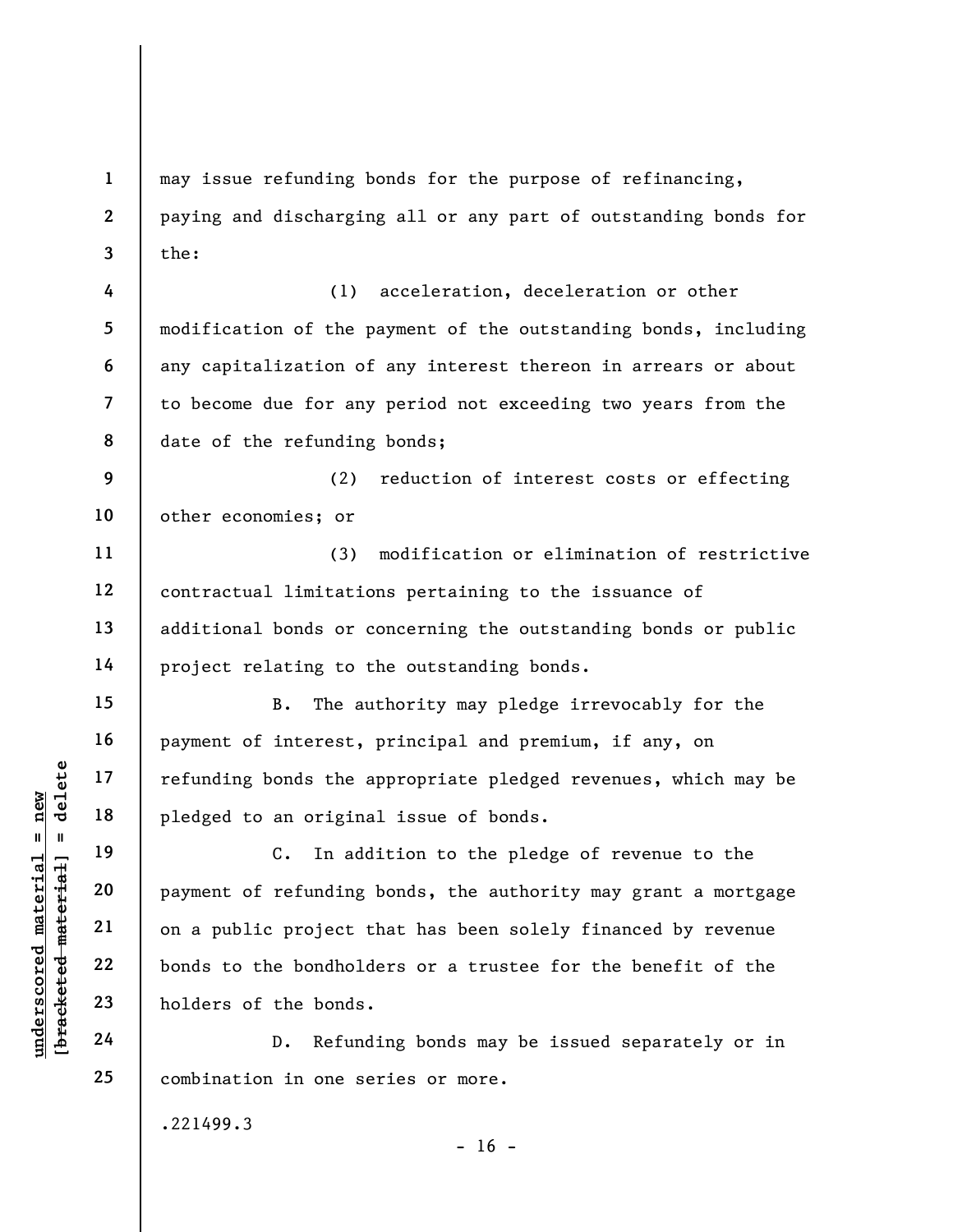8 E. Refunding bonds shall be authorized by resolution. Bonds that are refunded shall be paid at maturity or on any permitted prior redemption date in the amounts, at the time and places and, if called prior to maturity, in accordance with any applicable notice provisions, all as provided in the proceedings authorizing the issuance of the refunded bonds or otherwise appertaining thereto, except for any such bond that is voluntarily surrendered for exchange or payment by the holder or owner.

F. The principal amount of the refunding bonds may exceed the principal amount of the refunded bonds and may also be less than or the same as the principal amount of the bonds being refunded if provision is duly and sufficiently made for the payment of the refunded bonds.

understand material material end of the bonds being reduced material of the bonds being reduced material planet company<br>and that is a member<br>along and that is a member<br>corporation.<br>End 22<br>along 23<br>provisions as determined G. The proceeds of refunding bonds, including accrued interest and premiums appertaining to the sale of refunding bonds, shall be immediately applied to the retirement of the bonds being refunded or placed in escrow in a commercial bank or trust company that possesses and exercises trust powers and that is a member of the federal deposit insurance corporation.

H. Refunding bonds may bear additional terms and provisions as determined by the authority subject to the limitations in this section relating to original bond issues. Refunding bonds are not subject to the provisions of any other .221499.3 - 17 -

1

2

3

4

5

6

7

9

10

11

12

13

14

15

16

17

18

19

20

21

22

23

24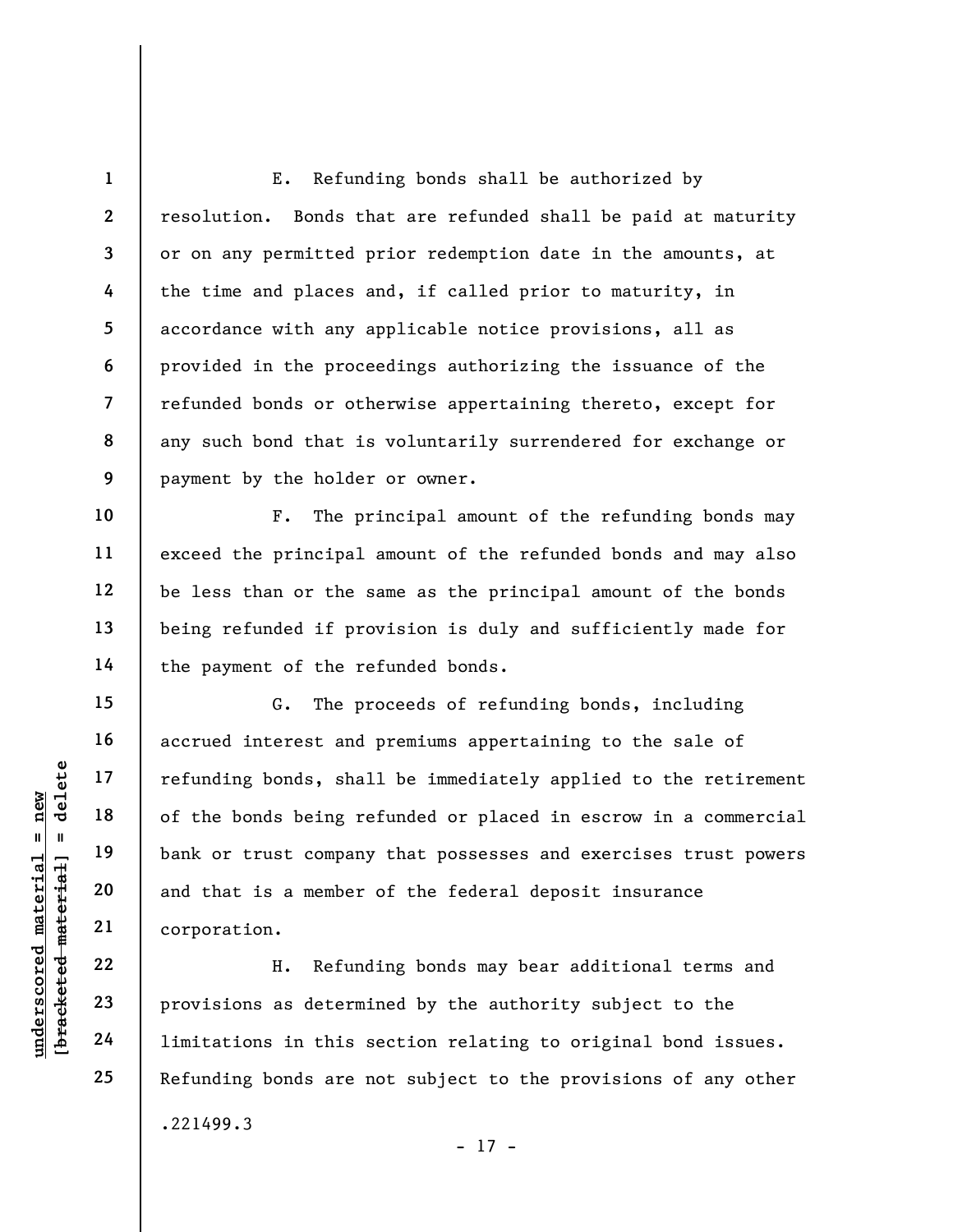1

2

3

4

5

6

7

8

9

10

11

12

13

14

15

16

17

18

19

20

21

22

23

24

25

statute.

I. Refunding bonds:

(1) may have interest, principal value or any part thereof payable at intervals or at maturity, as determined by the authority;

(2) may be subject to prior redemption at the authority's option at a time or times and upon terms and conditions with or without payment of premium or premiums, as determined by the authority;

(3) may be serial in form and maturity or may consist of a single bond payable in one or more installments or may be in another form, as determined by the authority; and

(4) shall be exchanged for the bonds and any matured unpaid interest being refunded at not less than par or sold at public or negotiated sale at, above or below par and at a price that results in a net effective interest rate that does not exceed the maximum permitted by the Public Securities Act.

J. At a regular or special meeting, the authority may adopt a resolution by majority vote to authorize the issuance of the refunding bonds.

underscored the maximu<br>  $\begin{array}{c|c|c|c} \n 1 & \text{red} & \text{red} & \text{red} \text{green} \\ \n 1 & \text{red} & \text{red} & \text{red} & \text{red} \text{green} \\ \n 2 & \text{red} & \text{red} & \text{red} & \text{red} \text{green} \\ \n 3 & \text{red} & \text{red} & \text{red} & \text{green} \\ \n 4 & \text{red} & \text{red} & \text{green} & \text{green} \\ \n 5 & \text{red} & \text{red} & \text{green} & \text{blue} \end$ SECTION 11. [NEW MATERIAL] BONDS NOT OBLIGATION OF STATE.--All bonds or other obligations issued pursuant to the Public-Private Partnership Act are payable solely from the revenue of the authority that may be pledged to the payment of such obligations, and the bonds or other obligations shall not .221499.3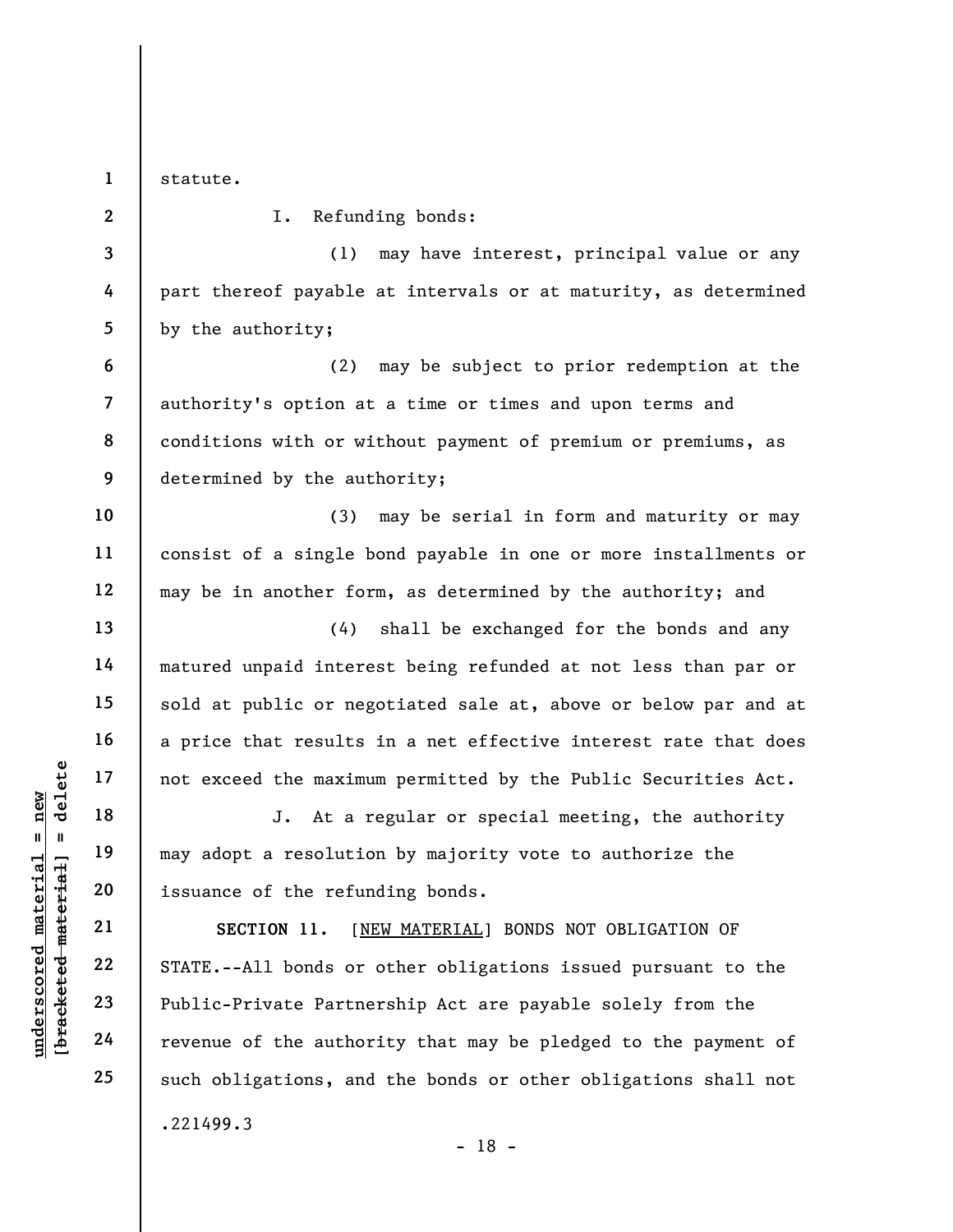2 create an obligation, debt or liability of the state or any other of its political subdivisions. No breach of any pledge, obligation or agreement of the authority shall impose a pecuniary liability or a charge upon the general credit or taxing power of the state or any other of its political subdivisions.

SECTION 12. [NEW MATERIAL] REPORT.--By December 1, 2022, and by December 1 of each year thereafter, the board shall provide a report to the governor and the New Mexico finance authority oversight committee regarding:

12 A. the grant and loan applications approved by the board;

B. the public-private partnership agreements approved by or reported to the board;

C. the status of the public-private partnership project fund;

D. any certifications for the issuance of revenue or refunding bonds made by the board to the authority; and

E. any recommended changes to the Public-Private Partnership Act.

underscored material = new [bracketed material] = delete SECTION 13. [NEW MATERIAL] CUMULATIVE AUTHORITY.--The Public-Private Partnership Act shall be deemed to provide an additional and alternative method for the doing of things authorized by that act and shall be regarded as supplemental and additional to powers conferred by other laws and shall not .221499.3

1

3

4

5

6

7

8

9

10

11

13

14

15

16

17

18

19

20

21

22

23

24

25

 $- 19 -$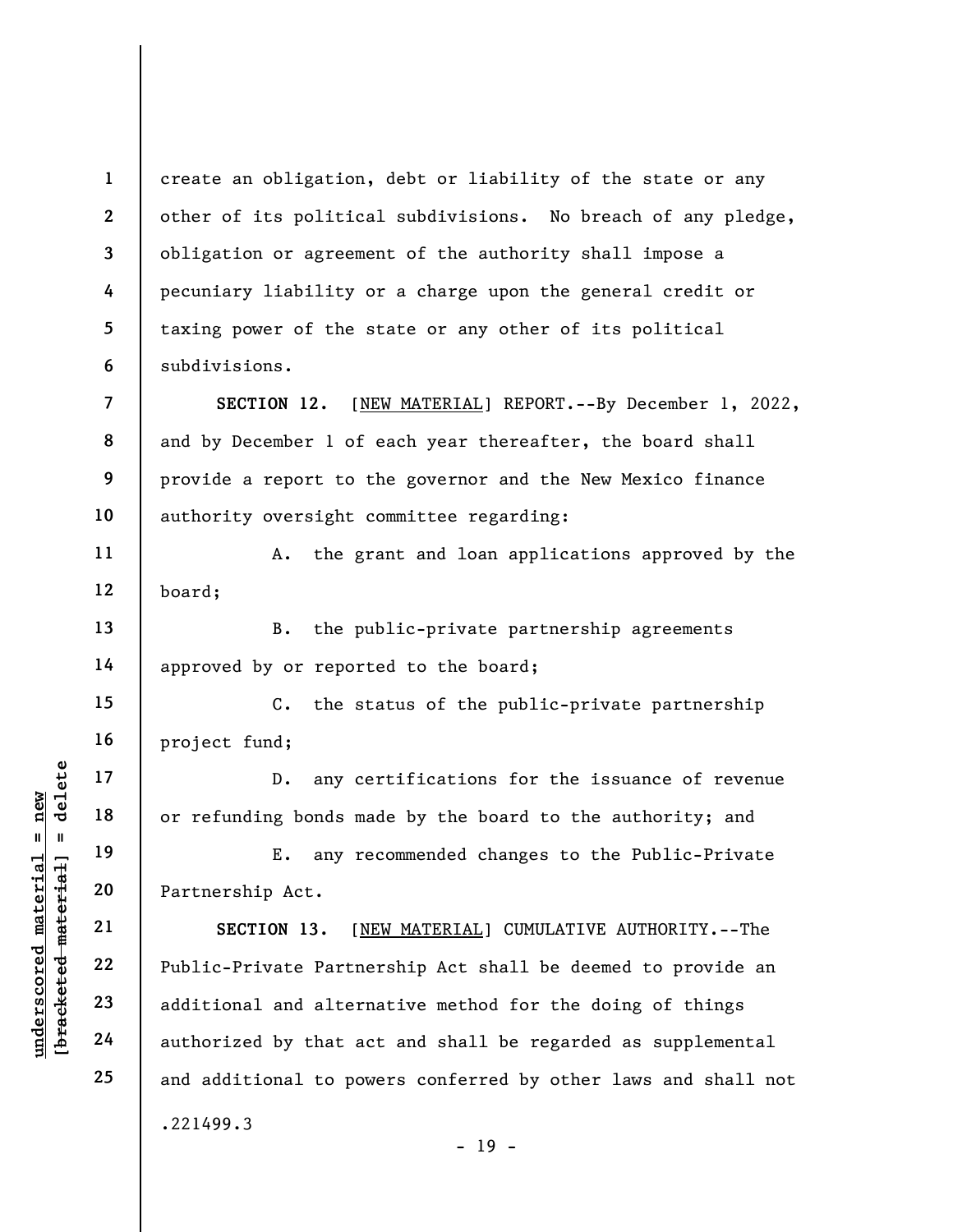1 2 3 4 5 6 7 be regarded as in derogation of any powers now existing; provided that the issuance of bonds pursuant to the provisions of the Public-Private Partnership Act need not comply with the requirements of any other law applicable to the issuance of bonds, except the Public Securities Act, the Public Securities Short-Term Interest Rate Act and the Public Securities Limitation of Action Act, which acts shall apply.

SECTION 14. Section 13-1-98 NMSA 1978 (being Laws 1984, Chapter 65, Section 71, as amended by Laws 2019, Chapter 48, Section 13 and by Laws 2019, Chapter 63, Section 1) is amended to read:

"13-1-98. EXEMPTIONS FROM THE PROCUREMENT CODE.--The provisions of the Procurement Code shall not apply to:

A. procurement of items of tangible personal property or services by a state agency or a local public body from a state agency, a local public body or external procurement unit except as otherwise provided in Sections 13-1-135 through 13-1-137 NMSA 1978;

B. procurement of tangible personal property or services for the governor's mansion and grounds;

underscored materials that are response to the government<br>
weight a 19 and 13-1-135 through 13-1<br>
weight a 20 anterials for the government<br>
21 c. printi<br>
23 proceedings before ad<br>
24 courts; C. printing and duplicating contracts involving materials that are required to be filed in connection with proceedings before administrative agencies or state or federal courts;

> D. purchases of publicly provided or publicly .221499.3  $- 20 -$

24 25

8

9

10

11

12

13

14

15

16

17

18

19

20

21

22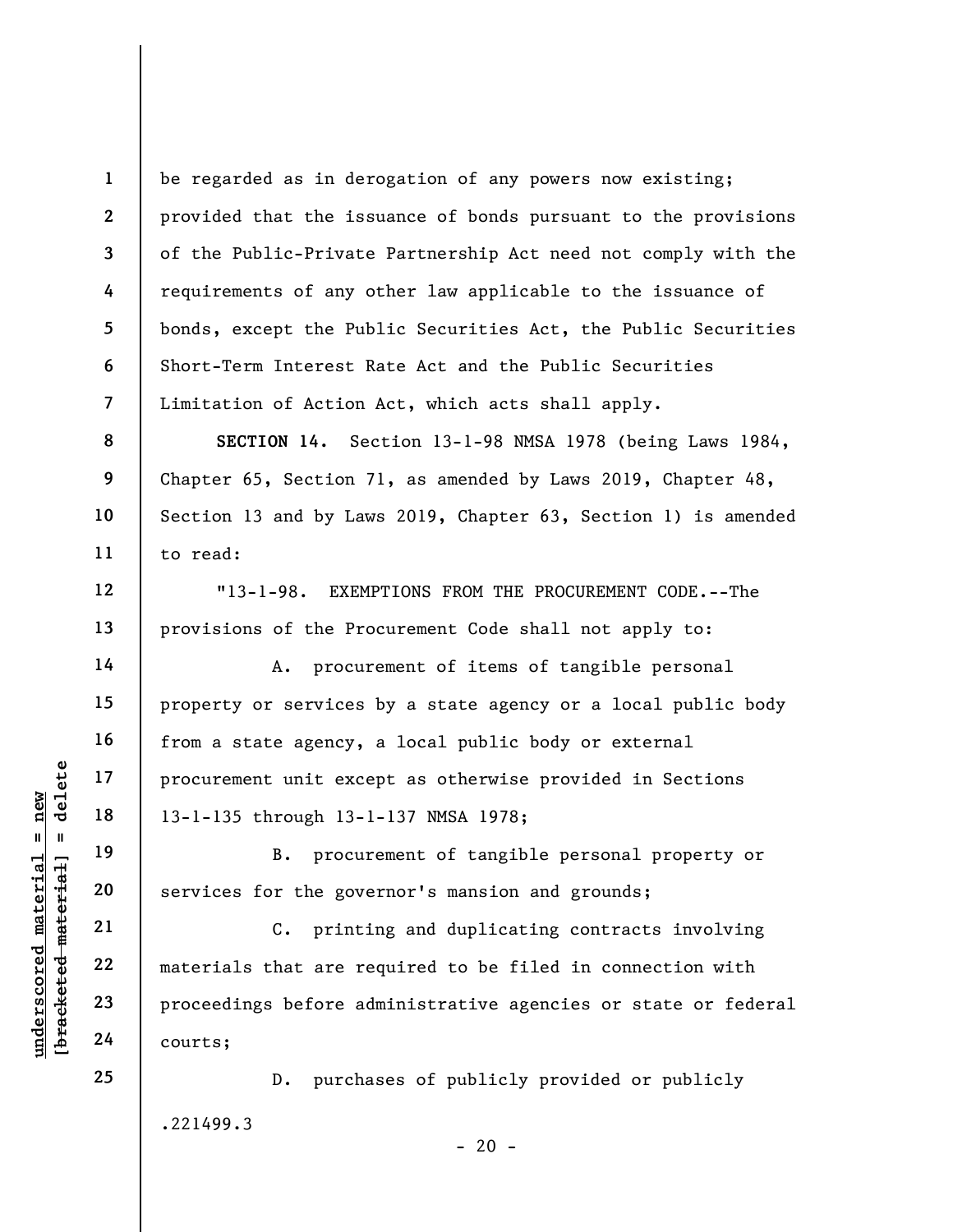1 2 regulated gas, electricity, water, sewer and refuse collection services;

3 7 E. purchases of books, periodicals and training materials in printed or electronic format from the publishers or copyright holders thereof and purchases of print, digital or electronic format library materials by public, school and state libraries for access by the public;

8 9 F. travel or shipping by common carrier or by private conveyance or to meals and lodging;

10 11 12 G. purchase of livestock at auction rings or to the procurement of animals to be used for research and experimentation or exhibit;

13 14 H. contracts with businesses for public school transportation services;

underschied material end and the corrections in<br>  $u = u$  and  $u = u$  and the separature of the separature of the separature of the purchasing division commission<br>
were the separature of the separature of the separature of the I. procurement of tangible personal property or services, as defined by Sections 13-1-87 and 13-1-93 NMSA 1978, by the corrections industries division of the corrections department pursuant to rules adopted by the corrections industries commission, which shall be reviewed by the purchasing division of the general services department prior to adoption;

J. purchases not exceeding ten thousand dollars (\$10,000) consisting of magazine subscriptions, web-based or electronic subscriptions, conference registration fees and other similar purchases where prepayments are required; .221499.3  $- 21 -$ 

4

5

6

15

16

17

18

19

20

21

22

23

24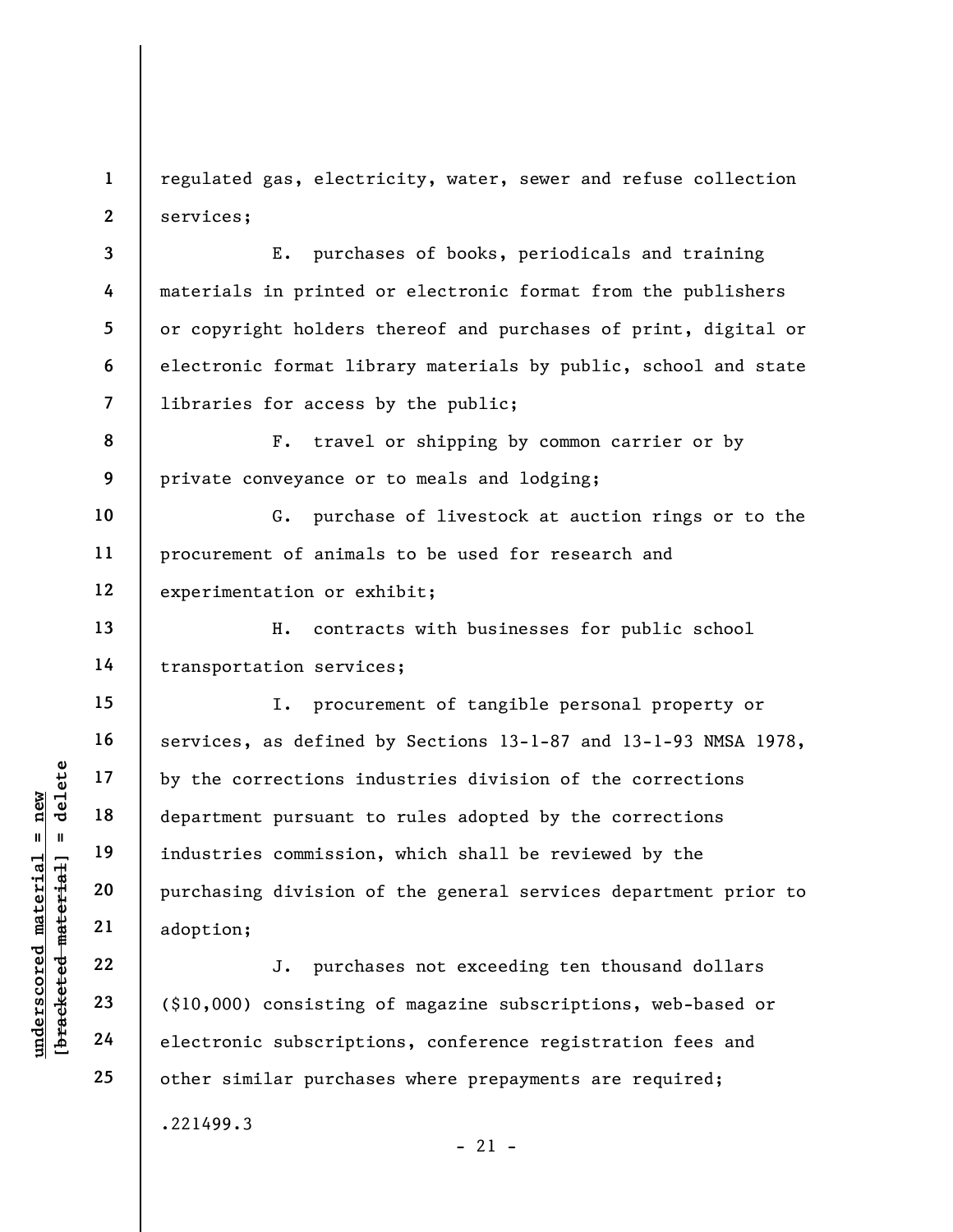1 2 K. municipalities having adopted home rule charters and having enacted their own purchasing ordinances;

3 4 5 6 L. the issuance, sale and delivery of public securities pursuant to the applicable authorizing statute, with the exception of bond attorneys and general financial consultants;

M. contracts entered into by a local public body with a private independent contractor for the operation, or provision and operation, of a jail pursuant to Sections 33-3-26 and 33-3-27 NMSA 1978;

N. contracts for maintenance of grounds and facilities at highway rest stops and other employment opportunities, excluding those intended for the direct care and support of persons with handicaps, entered into by state agencies with private, nonprofit, independent contractors who provide services to persons with handicaps;

underscored material = new [bracketed material] = delete O. contracts and expenditures for services or items of tangible personal property to be paid or compensated by money or other property transferred to New Mexico law enforcement agencies by the United States department of justice drug enforcement administration;

P. contracts for retirement and other benefits pursuant to Sections 22-11-47 through 22-11-52 NMSA 1978;

Q. contracts with professional entertainers;

R. contracts and expenditures for legal

 $- 22 -$ 

.221499.3

7

8

9

10

11

12

13

14

15

16

17

18

19

20

21

22

23

24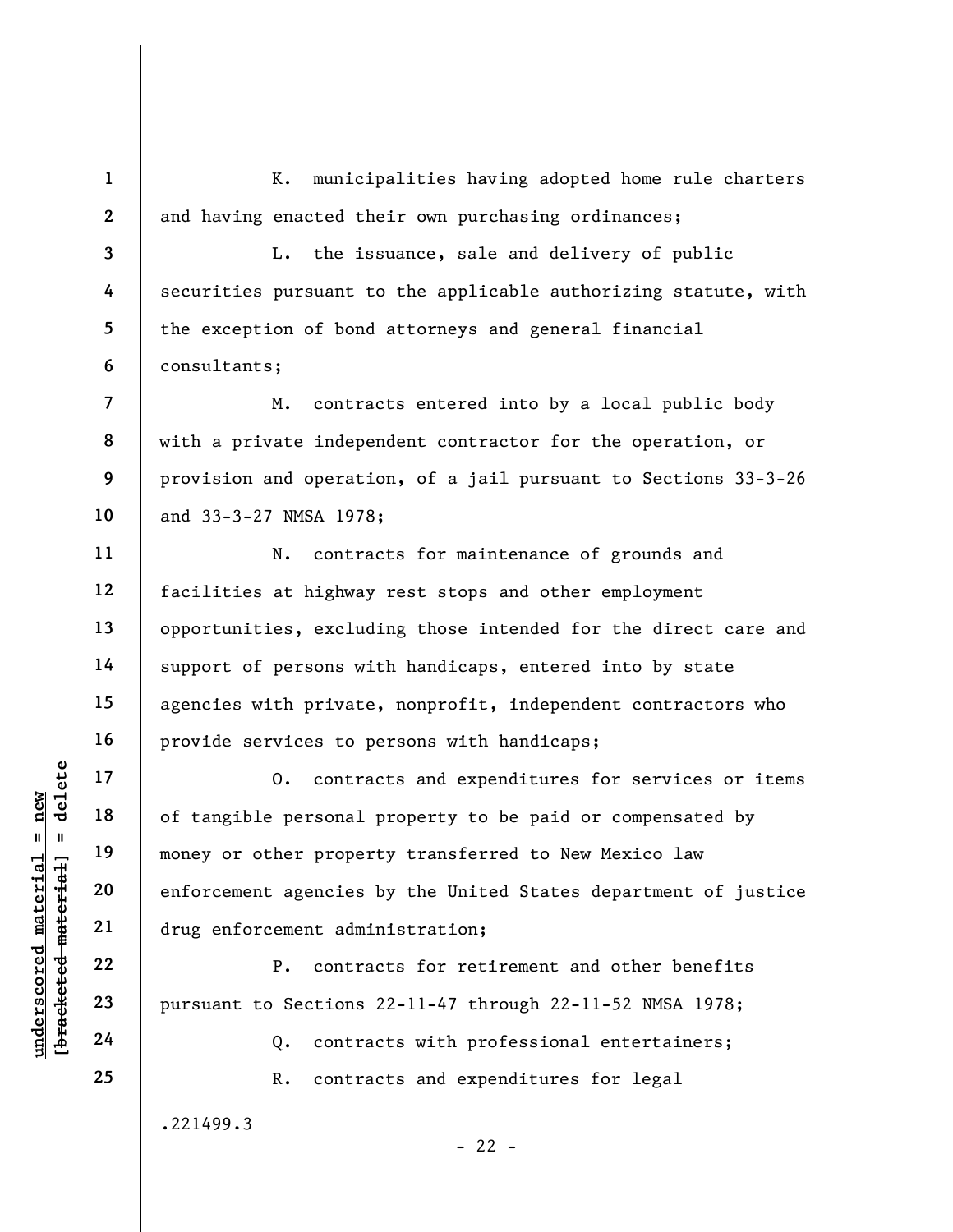subscription and research services and litigation expenses in connection with proceedings before administrative agencies or state or federal courts, including experts, mediators, court reporters, process servers and witness fees, but not including attorney contracts;

6 7 8 9 10 11 S. contracts for service relating to the design, engineering, financing, construction and acquisition of public improvements undertaken in improvement districts pursuant to Subsection L of Section 3-33-14.1 NMSA 1978 and in county improvement districts pursuant to Subsection L of Section 4-55A-12.1 NMSA 1978;

12 T. works of art for museums or for display in public buildings or places;

underscored material = new [bracketed material] = delete U. contracts entered into by a local public body with a person, firm, organization, corporation or association or a state educational institution named in Article 12, Section 11 of the constitution of New Mexico for the operation and maintenance of a hospital pursuant to Chapter 3, Article 44 NMSA 1978, lease or operation of a county hospital pursuant to the Hospital Funding Act or operation and maintenance of a hospital pursuant to the Special Hospital District Act;

V. purchases of advertising in all media, including radio, television, print and electronic;

W. purchases of promotional goods intended for resale by the tourism department;

.221499.3

 $- 23 -$ 

1

2

3

4

5

13

14

15

16

17

18

19

20

21

22

23

24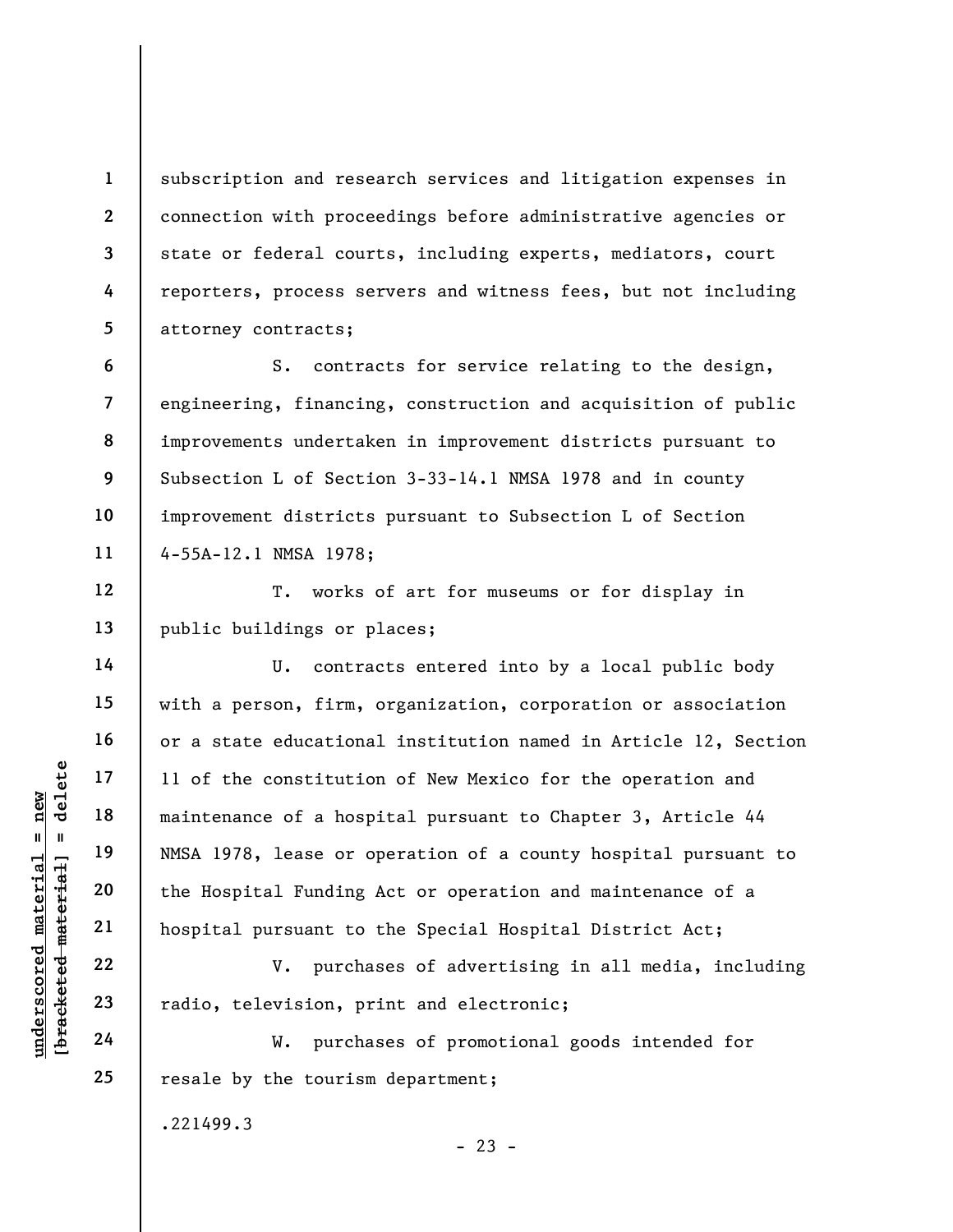X. procurement of printing, publishing and distribution services for materials produced and intended for resale by the cultural affairs department;

Y. procurement by or through the public education department from the federal department of education relating to parent training and information centers designed to increase parent participation, projects and initiatives designed to improve outcomes for students with disabilities and other projects and initiatives relating to the administration of improvement strategy programs pursuant to the federal Individuals with Disabilities Education Act; provided that the exemption applies only to procurement of services not to exceed two hundred thousand dollars (\$200,000);

Z. procurement of services from community rehabilitation programs or qualified individuals pursuant to the State Use Act;

AA. purchases of products or services for eligible persons with disabilities pursuant to the federal Rehabilitation Act of 1973;

underscored material = new [bracketed material] = delete BB. procurement, by either the department of health or Grant county or both, of tangible personal property, services or construction that are exempt from the Procurement Code pursuant to Section 9-7-6.5 NMSA 1978;

CC. contracts for investment advisory services, investment management services or other investment-related .221499.3  $- 24 -$ 

1

2

3

4

5

6

7

8

9

10

11

12

13

14

15

16

17

18

19

20

21

22

23

24